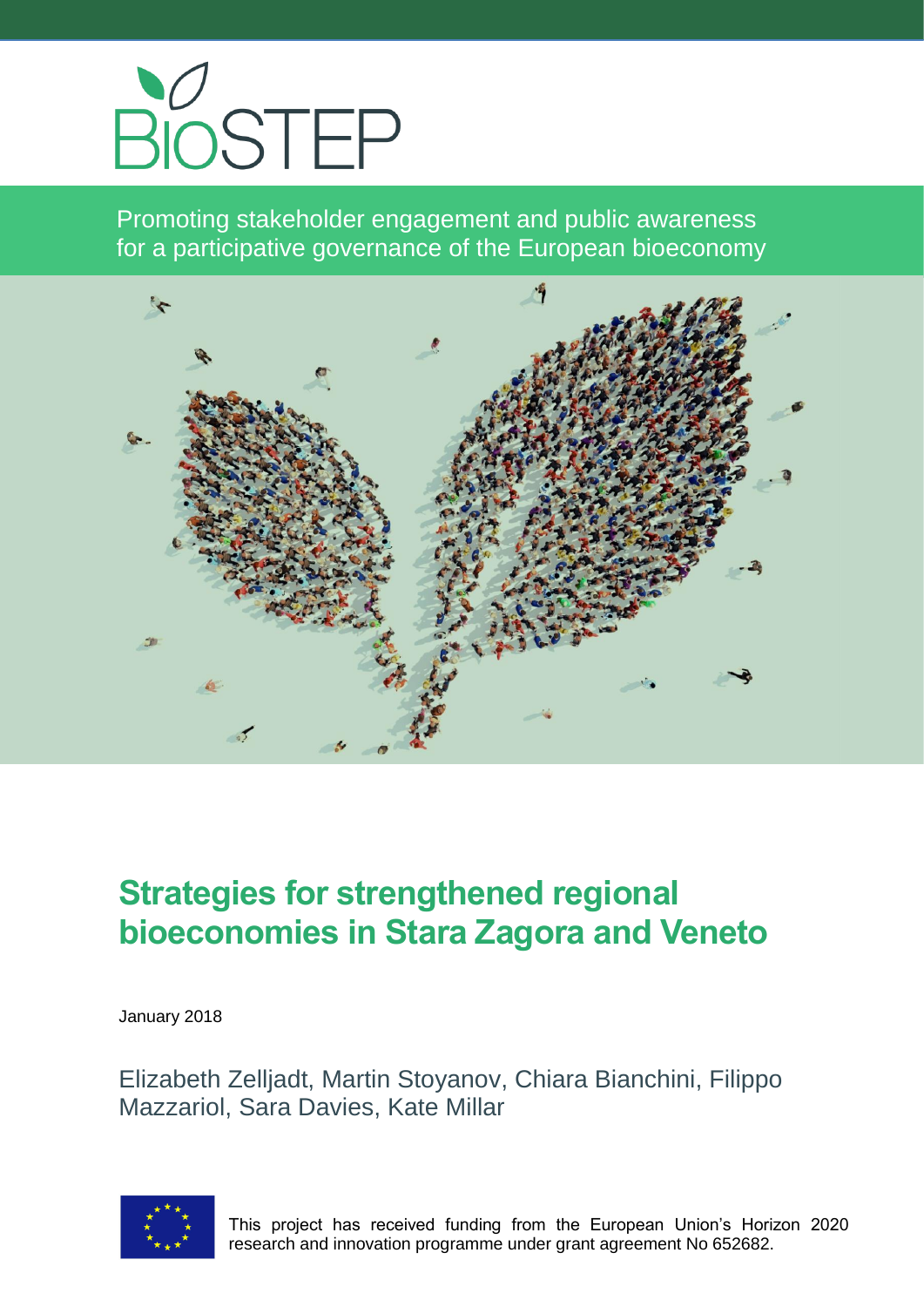| <b>Document information</b> |                                                                                                                       |  |
|-----------------------------|-----------------------------------------------------------------------------------------------------------------------|--|
| Project name:               | <b>BioSTEP</b>                                                                                                        |  |
| Project title:              | Promoting stakeholder engagement and public<br>awareness for a participative governance of the<br>European bioeconomy |  |
| Project number:             | 652682                                                                                                                |  |
| <b>Start date:</b>          | 1 <sup>st</sup> March 2015                                                                                            |  |
| <b>Duration:</b>            | 36 months                                                                                                             |  |

| <b>Report:</b>                | D6.2: Strategies for strengthened regional bio-<br>economies in Stara Zagora and Veneto                                                        |  |  |
|-------------------------------|------------------------------------------------------------------------------------------------------------------------------------------------|--|--|
| <b>Work Package:</b>          | WP6: Designing 'living labs' to test good<br>practices at regional level                                                                       |  |  |
| <b>Work Package leader:</b>   | <b>AGHE</b>                                                                                                                                    |  |  |
| Task:                         | Task 6.3: Assisting regions in formulating<br>programmes of measures for supporting the<br>development of regional bioeconomies                |  |  |
| <b>UCV</b><br>Task leader:    |                                                                                                                                                |  |  |
| Responsible author(s):        | Elizabeth Zelljadt (Ecologic); Martin Stoyanov<br>(BIA); Chiara Bianchini, Filippo Mazzariol (UCV);<br>Sara Davies (EPRC); Kate Millar (UNOTT) |  |  |
| Internal peer review:         | Laura Griestop (BIOCOM)                                                                                                                        |  |  |
| <b>Planned delivery date:</b> | M35                                                                                                                                            |  |  |
| <b>Actual delivery date:</b>  | M35                                                                                                                                            |  |  |
| <b>Reporting period:</b>      | RP <sub>2</sub>                                                                                                                                |  |  |

| <b>Dissemination level of this report</b> |                                                                                       |  |  |
|-------------------------------------------|---------------------------------------------------------------------------------------|--|--|
| PL                                        | Public                                                                                |  |  |
| <b>PP</b>                                 | Restricted to other programme participants (including the Commission Services)        |  |  |
| <b>RE</b>                                 | Restricted to a group specified by the consortium (including the Commission Services) |  |  |
| CO                                        | Confidential, only for members of the consortium (including the Commission Services)  |  |  |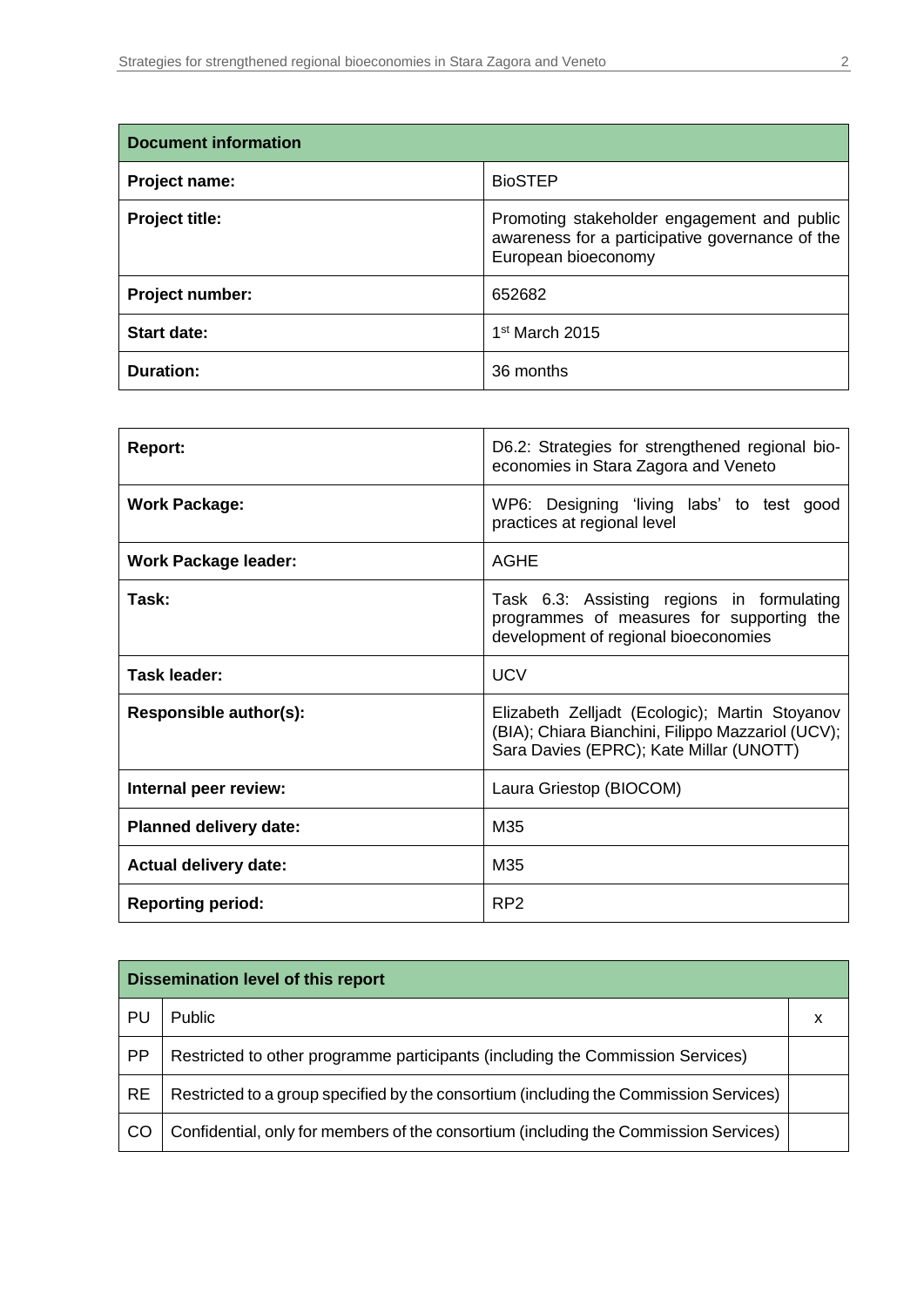### **ACKNOWLEDGMENT & DISCLAIMER**

This project has received funding from the European Union's Horizon 2020 research and innovation programme under grant agreement No 652682. Neither the European Commission nor any person acting on behalf of the Commission is responsible for how the following information is used. The views expressed in this publication are the sole responsibility of the author and do not necessarily reflect the views of the European Commission.

Reproduction and translation for non-commercial purposes are authorised, provided the source is acknowledged and the publisher is given prior notice and sent a copy.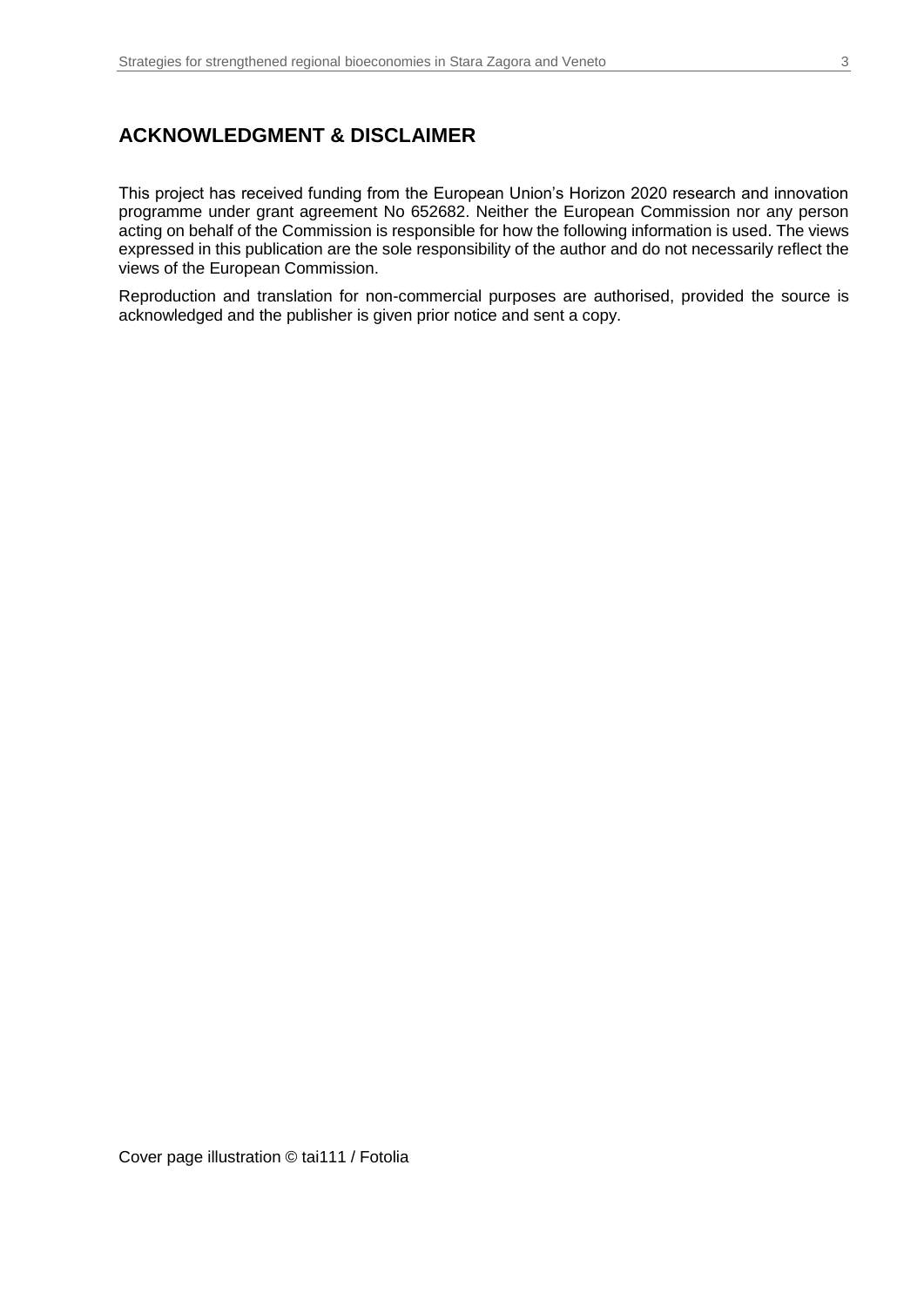### **EXECUTIVE SUMMARY**

Building on the outcomes of BioSTEP's 'living labs' activities, this report sets out roadmaps for the further development of the bioeconomy in two European regions: Stara Zagora in central-southern Bulgaria and Veneto in north-eastern Italy. For each region, the roadmaps outlined in this report examine the climatic and natural conditions, the sectors relevant for the bioeconomy, as well as the existing national and regional institutional and policy context. The roadmaps were developed in the context of two regional stakeholder processes and outline explicit actions that could support the further development of the regional bioeconomies.

In Stara Zagora, activities promoting the bioeconomy address the following issues:

- converting raw materials and waste products from the agricultural and industrial sectors into consumer goods;
- producing energy from renewable resources and reducing reliance on exhaustible sources;
- diversifying the range of food products grown in the region and improving their nutritional value and health effects;
- reducing pollution from waste products by increasing their recovery potential and recycling;
- conserving natural resources and reducing the adverse impacts of climate change.

In Veneto, activities promoting the bioeconomy address the following issues:

- conducting environmental impact assessments, as current practices do not internalise negative externalities or take a holistic approach;
- establishing a "bio Veneto" quality mark that would brand locally produced bioeconomy products;
- creating a hemp product chain network.

The roadmaps build on and contribute to the Smart Specialisation Strategies (S3) of Stara Zagora and the Veneto region, respectively. Both already include a focus on bio-based activities. Further-more, the measures outlined reflect on the lessons learned from BioSTEP and take into account concepts and tools for participative governance of the bioeconomy. They suggest various forms of participation that facilitate participatory design and implementation of the identified actions.

The two roadmaps conclude by suggesting further steps towards implementing the actions. Stara Zagora's roadmap document is open to being upgraded and enhanced. After the adoption of the actions outlined in the document, stakeholders are planning to develop a programme for priority implementation of the proposed biotechnological solutions. The actions set out for the Veneto region are not part of a comprehensive strategy document, but take the form of an action plan, which will be promoted by the participants of the Veneto living lab.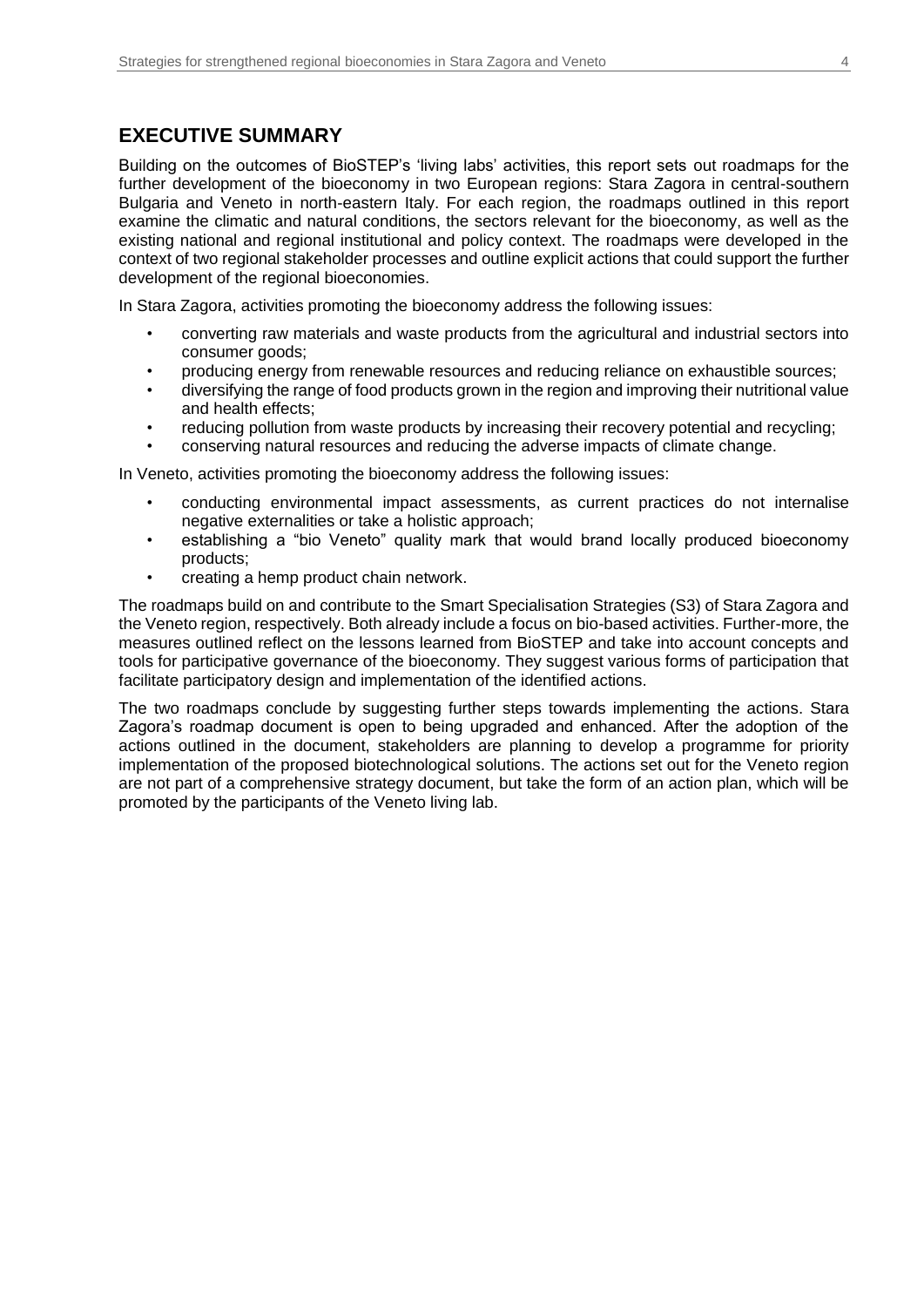# **Table of contents**

| 1            |       |                                                                                                                                                                                                                     |  |  |
|--------------|-------|---------------------------------------------------------------------------------------------------------------------------------------------------------------------------------------------------------------------|--|--|
| $\mathbf{2}$ |       |                                                                                                                                                                                                                     |  |  |
|              | 2.1   |                                                                                                                                                                                                                     |  |  |
|              | 2.2   |                                                                                                                                                                                                                     |  |  |
|              | 2.3   | Status Quo and assessment of the national and regional institutional and legislative                                                                                                                                |  |  |
|              | 2.3.1 | The climatic and natural conditions in Stara Zagora and sectors relevant for the bioeconomy 10                                                                                                                      |  |  |
|              | 2.3.2 |                                                                                                                                                                                                                     |  |  |
|              | 2.3.3 | Overview of existing policy strategies and instruments related to the bioeconomy at the national                                                                                                                    |  |  |
|              | 2.3.4 | Overview of existing policy strategies and instruments related to the bioeconomy at regional level 13                                                                                                               |  |  |
|              | 2.4   | Measures for supporting the development of the regional bioeconomy  14                                                                                                                                              |  |  |
|              | 2.4.1 | Priority objective 1: Increase the production of plant raw materials by increasing production capacity,<br>introducing combined agro-forestry systems, and increasing the efficiency of the agricultural sector  15 |  |  |
|              | 2.4.2 | Priority objective 2: Introducing innovative biotechnology solutions for production of food products,                                                                                                               |  |  |
|              | 2.4.3 | Priority objective 3: Production of bioproducts from waste materials of wood processing as well as<br>plant and livestock cultivation; production of biomass on grasslands and in the forestry sector  16           |  |  |
|              | 2.4.4 | Specific objective 1: Reducing pollution from the industrial sector through recovery and recycling of                                                                                                               |  |  |
|              | 2.4.5 | Specific objective 2: Ecosystem preservation and correlating conservation of natural resources                                                                                                                      |  |  |
|              | 2.4.6 | Specific objective 3: Mitigation of greenhouse gas emission from the region's livestock operations  18                                                                                                              |  |  |
|              | 2.5   |                                                                                                                                                                                                                     |  |  |
| 3            |       |                                                                                                                                                                                                                     |  |  |
|              | 3.1   |                                                                                                                                                                                                                     |  |  |
|              | 3.2   |                                                                                                                                                                                                                     |  |  |
|              | 3.3   | Status Quo and assessment of the national and regional institutional and legislative                                                                                                                                |  |  |
|              | 3.3.1 | The climatic and natural conditions in Veneto and sectors relevant for the bioeconomy  23                                                                                                                           |  |  |
|              | 3.3.2 | Overview of existing policy strategies and instruments related to the bioeconomy at the national                                                                                                                    |  |  |
|              | 3.3.3 | Overview of existing policy strategies and instruments related to the bioeconomy at regional level 25                                                                                                               |  |  |
|              | 3.4   | Measures for supporting the development of the regional bioeconomy  26                                                                                                                                              |  |  |
|              | 3.4.1 |                                                                                                                                                                                                                     |  |  |
|              | 3.4.2 |                                                                                                                                                                                                                     |  |  |
|              | 3.4.3 |                                                                                                                                                                                                                     |  |  |
|              | 3.4.4 |                                                                                                                                                                                                                     |  |  |
|              | 3.4.5 |                                                                                                                                                                                                                     |  |  |
|              | 3.5   |                                                                                                                                                                                                                     |  |  |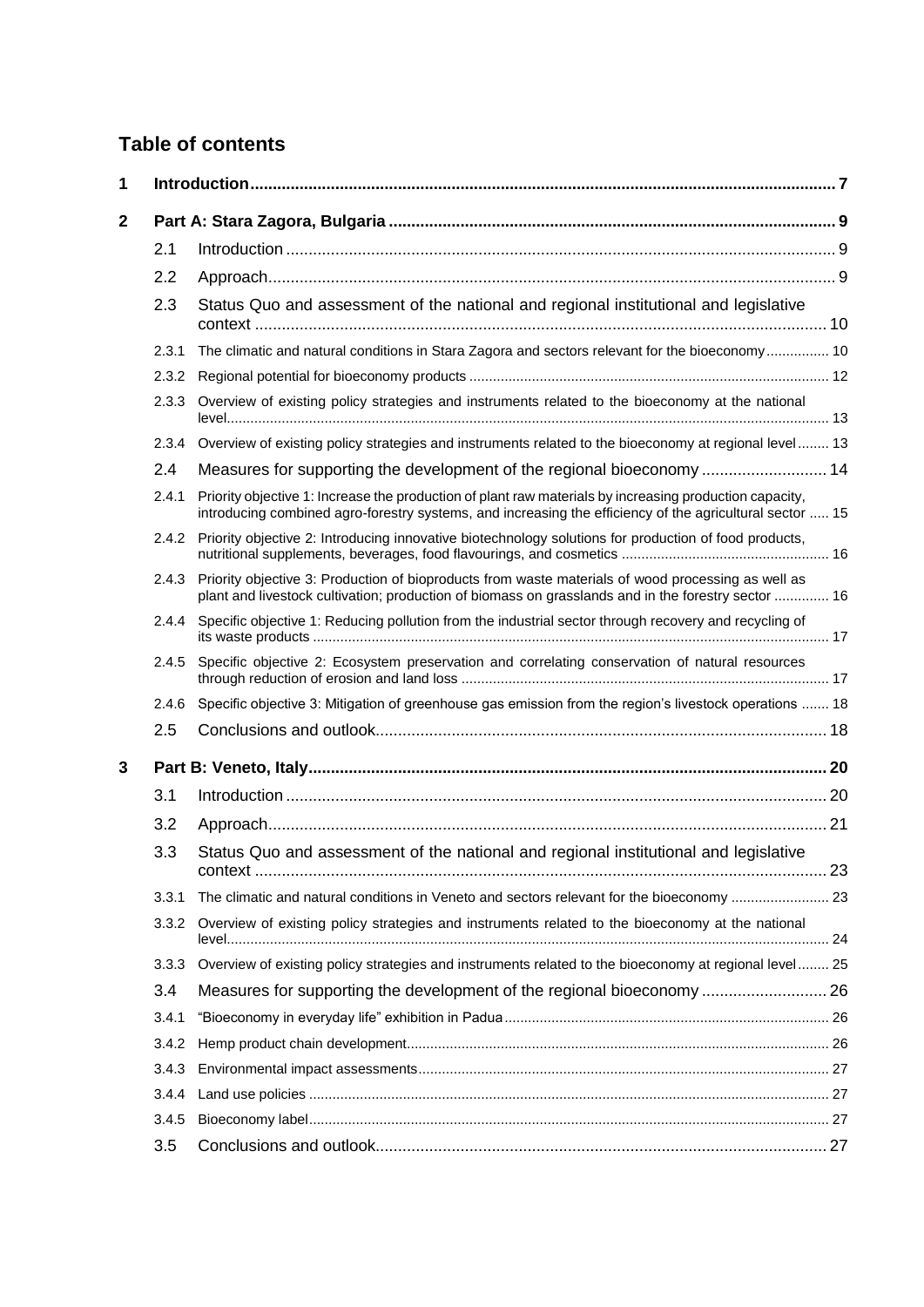# **Figures**

| Figure 2: Structure and capacity of production units, companies – in number and per cent (%) 11 |  |
|-------------------------------------------------------------------------------------------------|--|
|                                                                                                 |  |
|                                                                                                 |  |
|                                                                                                 |  |

# **Abbreviations**

| <b>CLAN</b>    | National Technological Clusters of Agri-Food in Italy      |  |  |
|----------------|------------------------------------------------------------|--|--|
| EU             | European Union                                             |  |  |
| <b>EXPO</b>    | Exposition Universelle Internationale, Exposition Mondiale |  |  |
| <b>GMO</b>     | Genetically modified organisms                             |  |  |
| <b>ICT</b>     | Information and communication technology                   |  |  |
| <b>LCA</b>     | Life Cycle Assessment                                      |  |  |
| LL             | Living Lab                                                 |  |  |
| <b>NGO</b>     | Non-governmental organisation                              |  |  |
| S <sub>3</sub> | <b>Smart Specialisation Strategies</b>                     |  |  |
| <b>SPRING</b>  | National Technological Cluster of Green Chemistry          |  |  |
| <b>THC</b>     | Tetrahydrocannabinol                                       |  |  |
| <b>UNIEN</b>   | Italian norm system                                        |  |  |
| <b>WWTP</b>    | Wastewater treatment plant                                 |  |  |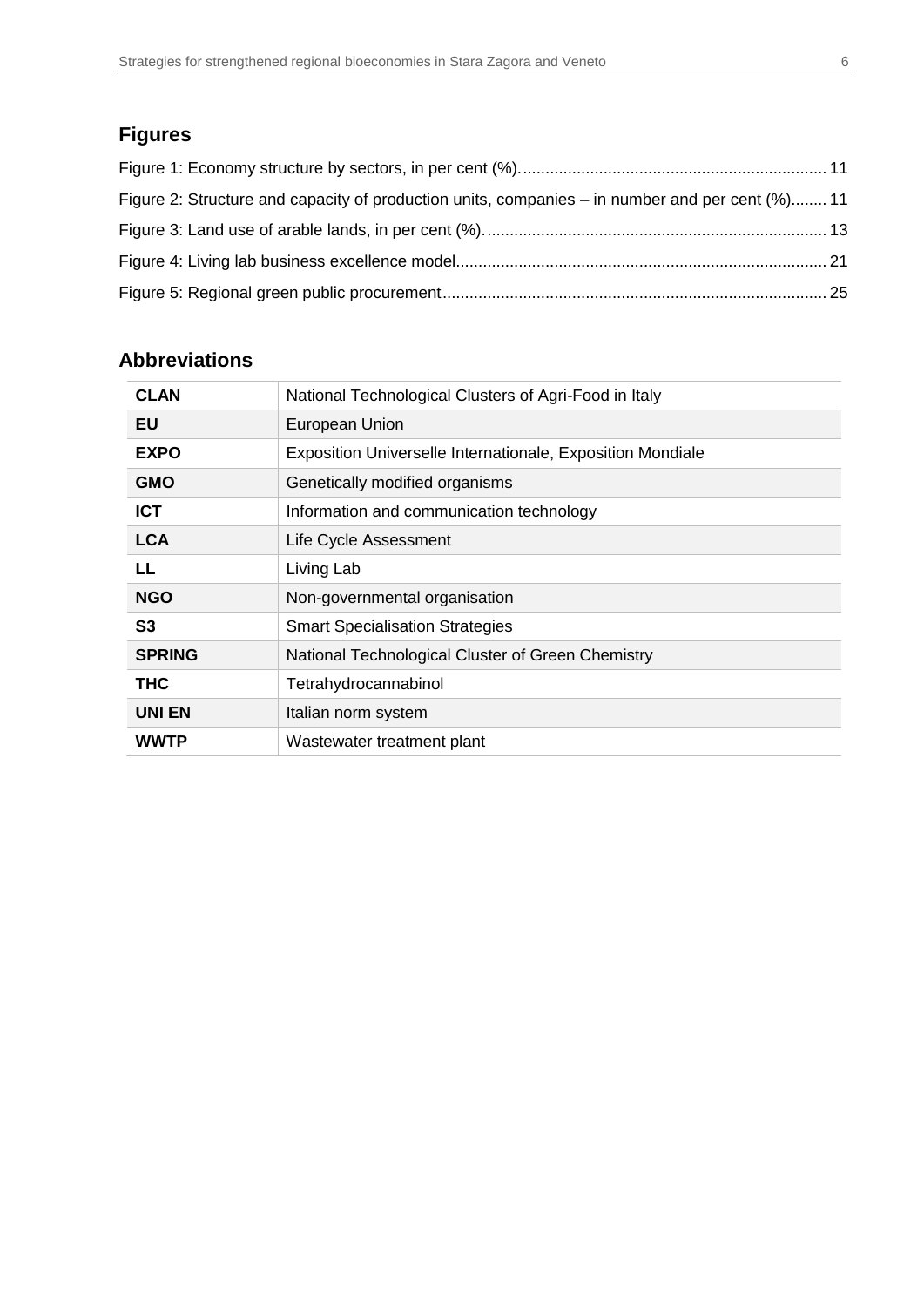# <span id="page-6-0"></span>**1 Introduction**

Many countries and regions in Europe and internationally are developing bioeconomy strategies, aimed at supporting the transition to a more sustainable, bio-based economy and at ensuring national/regional engagement with future-oriented economic activities (European Commission, 2017a). Such strategies often build on cooperation among national/regional stakeholders and sometimes on engagement with citizen or consumer interests (Davies et al., 2016).

This report sets out bioeconomy strategies for two European regions: Stara Zagora in central-southern Bulgaria and the Veneto in north-eastern Italy. These strategies draw on BioSTEP's collaboration with regional stakeholders in the two regions, notably via 'living labs' which brought together regional stakeholders to discuss the future development of the regional bioeconomies.<sup>1</sup> For each region, the report examines the current conditions and future potential for bioeconomy development, including business sectors and capacities, as well as the existing national and regional institutional and policy context. It also proposes a series of concrete policy measures, which could support the further development of the bioeconomy in each region through greater and more targeted engagement of stakeholders and publics.

Furthermore, the measures outlined reflect on the lessons learned from BioSTEP and take into account concepts and tools for participative governance of the bioeconomy. They suggest various forms of participation that facilitate participatory design and implementation of the identified actions.

#### *Regional bioeconomy development within the EU*

The bioeconomy plays a significant role in the EU28's economy, accounting for around 8.5% of the EU workforce (European Commission, 2017b), and its importance is likely to grow in future as businesses, organisations and households take steps to operate and live more sustainably. Bio-based activities vary significantly across European regions and cut across traditional sectoral boundaries, involving primary producers (agriculture, forestry and fishing/acquaculture); energy manufacture, production and supply; and industrial sectors (notably chemicals, food and beverages, wood and paper, and textiles).

European regions also differ in terms of the structure and maturity of their bio-based activities. Over one third of European regions are estimated to have low bioeconomy maturity, meaning that they cannot fully exploit existing potential on their own and are hence slow to generate new bio-based economic, social and environmental benefits (Spatial Foresight et al., 2017). While some regional bioeconomies are driven by the availability of domestic natural resources, others have more complex primary/industrial value chains, or focus on industrial biotechnology, advanced R&D and knowledge activities.

In all regions, however, bioeconomy development clearly depends on building new relationships across sectoral, institutional and organisational boundaries as well as establishing trust relationships with consumers and citizens. There is not only a need for new cross-sectoral value chains among businesses, but also for new patterns of 'quadruple helix' cooperation involving businesses, research and education institutions, regulatory and policy bodies, hybrid entities (such as innovation centres), civil society and non-governmental organisations representing various citizen and consumer interests. BioSTEP's living labs supported the building of new relationships by bringing together a range of regional actors to discuss existing strengths, future opportunities and directions in a strategy-building process.

#### *Case study selection*

 $\overline{a}$ 

This report focuses on strategy-making activities in two European regions: first, Stara Zagora in centralsouthern Bulgaria and, second, the Veneto in north-eastern Italy. The following criteria were used to select the case study regions, drawing on project partners' analyses and experiences in BioSTEP's earlier work packages (Overbeek et al., 2016; Charles et al, 2016):

• The regions must have an existing bioeconomy strategy;

<sup>1</sup> The detailed proceedings of BioSTEP's living lab activities in Stara Zagora and the Veneto can be accessed at: [http://www.bio-step.eu/results/living-labs/](https://www.bio-step.eu/results/living-labs/)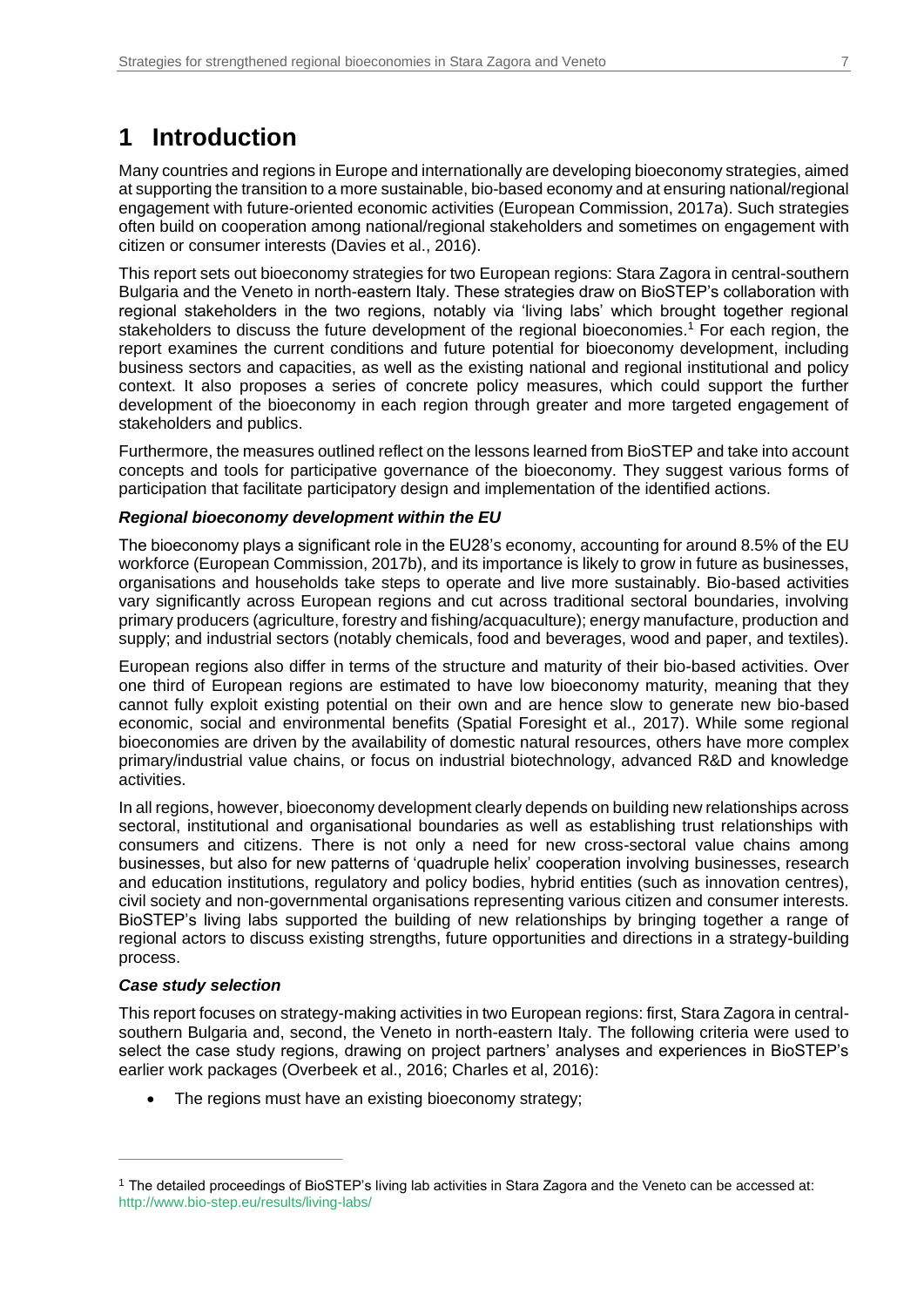- The strategy's existing participants must be interested in working with BioSTEP to develop their strategy further, and also in widening and experimenting with new forms of participation to include new stakeholders and citizens or citizen-groups;
- The case studies must be drawn from different countries and macro-regions within the EU;
- The regional case studies should differ in terms of bioeconomy sub-sectors/themes and the maturity of bioeconomy development.

#### *Smart Specialisation Strategies*

The measures outlined in the report aim to build on and contribute to the two regions' existing Smart Specialisation Strategies (S3), both of which already include a focus on bio-based activities. In Stara Zagora, one of the themes of the existing S3 strategy is related to the bioeconomy, namely 'Industry for Healthy Life and Biotechnology', while, in the Veneto, two of the existing S3 themes are closely linked to the bioeconomy, namely 'Smart Agri-Food' and 'Sustainable Living'.

The S3 approach aims to support and target investment in innovation-oriented economic development, and is linked to the delivery of EU Cohesion policy programmes in 2014-20 (European Commission, 2017c). These strategies not only involve an analysis of the regional situation, but also – like the BioSTEP project – emphasise the co-creation of knowledge through a participative process among a wide range of stakeholders within the region. The strategy-building process brings people together with the aim of mobilising under-exploited regional knowledge and capacities, identifying the region's unique strengths and capacities, mapping important value dimensions in order to develop a shared vision and shared priorities (McCann and Ortega-Argilés, 2015). This open approach to stakeholder and citizen engagement is often challenging, especially in regions where these types of activities are relatively new and perspectives on novel technologies are diverse, as some of BioSTEP's activities have also shown (see Charles et al., 2016). Organisational support, knowledge and funding for broad-based engagement and strategy-building (e.g. provided by EU Cohesion policy<sup>2</sup> and, in a more limited way, by the BioSTEP project) can therefore be critically important in enabling such processes to continue and to be productive.

#### *Report outline*

 $\overline{a}$ 

This report provides an analysis of the regional bioeconomies of Stara Zagora and the Veneto, and outlines new strategic measures for both regions. Part A focuses on Stara Zagora, while Part B covers the Veneto.

<sup>2</sup> Smart Specialisation Platform; URL: [http://s3platform.jrc.ec.europa.eu/](https://s3platform.jrc.ec.europa.eu/)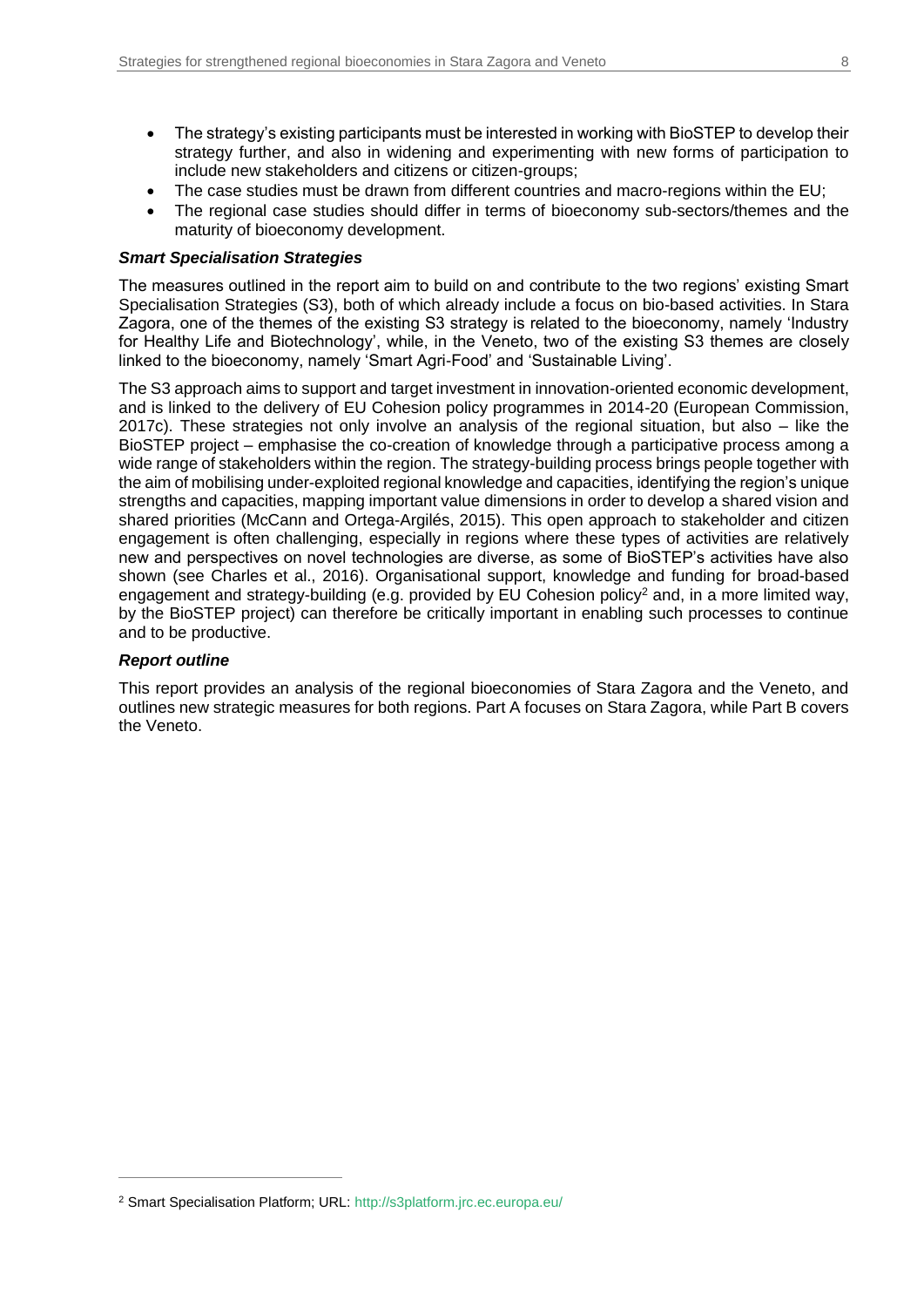# <span id="page-8-0"></span>**2 Part A: Stara Zagora, Bulgaria**

### <span id="page-8-1"></span>**2.1 Introduction**

The main objective of Stara Zagora's bioeconomy development strategy, elaborated in connection with its "Innovation Strategy for Smart Specialization," is to raise the living standard of the local population while protecting environment and resources. It is intended that this can be accomplished by integrating available natural and labour resources, using innovative technologies related to the production of tangible goods, and achieving sustainable development in terms of production and consumption.

The strategy lays out the main innovation pathways for bioeconomy development that can be taken in the region. Given the local consumer expectations, degree of producer participation, and business involvement, activities promoting the bioeconomy address the following issues:

- conversion of raw materials and waste products from the agricultural and industrial sectors into goods for consumption;
- producing energy from renewable resources and reducing reliance on fossil resources;
- diversifying the range of food products grown in the region and improving their nutritional value and health effects;
- reducing pollution from waste products by increasing their recovery potential and recycling;
- conserving natural resources and reducing the adverse impacts of climate change.

The bioeconomy development strategy shares some of the thematic directions of the region's Innovative Strategy for Smart Specialization for the 2014-2020 period, including: "Industry for Healthy Life and Biotechnology;" "Mechatronics and clean technologies;" and "New Technologies in creative and re-creative industries."

# <span id="page-8-2"></span>**2.2 Approach**

As in the Veneto region of Italy, a living lab approach was applied to elaborate a strategy document on the future development of the bioeconomy in the Stara Zagora region of Bulgaria. Two consecutive phases were implemented with stakeholders, with several meetings taking place in each phase of the living lab.

With assistance from local business support associations, a number of relevant local stakeholders were identified in the first place, namely local research institutes and academic institutions, regional state or non-governmental agencies, companies and individual bio-product producers, consultants, etc., with the aim of creating a network of people who would be willing to participate in or assist the process.

Naturally, due to personal or cultural perceptions, insufficient experience or other work-related reasons, some participants were reluctant to share their views and experience in this discussion and the overall participatory process. In this context, it needs to be acknowledged that the bioeconomy notion, sector and areas of activities are still relatively unknown among the local community.

But at the same time, experts - mostly from the local Thracian University, the regional business support organisations and the Joint Genomic Centre - positively contributed and helped analyzing the situation, e.g. by collecting useful data and information about the region's bioeconomy potential, by identifying business opportunities that could be developed, and by identifying relevant measures that could help strengthening the regional bioeconomy. Aspects such as health, environment, research, regional economy and other aspects related to the bioeconomy were discussed. Regretfully, it is to be noted that not much support was offered by the region's administration, though this has not created impediments for the overall process.

The living lab and its participatory process was useful also for the local people to better understand the need for the establishment of networks and closer cooperation and joint work between local authorities, research and education institutions, business support organisations, companies and producers, and other actors.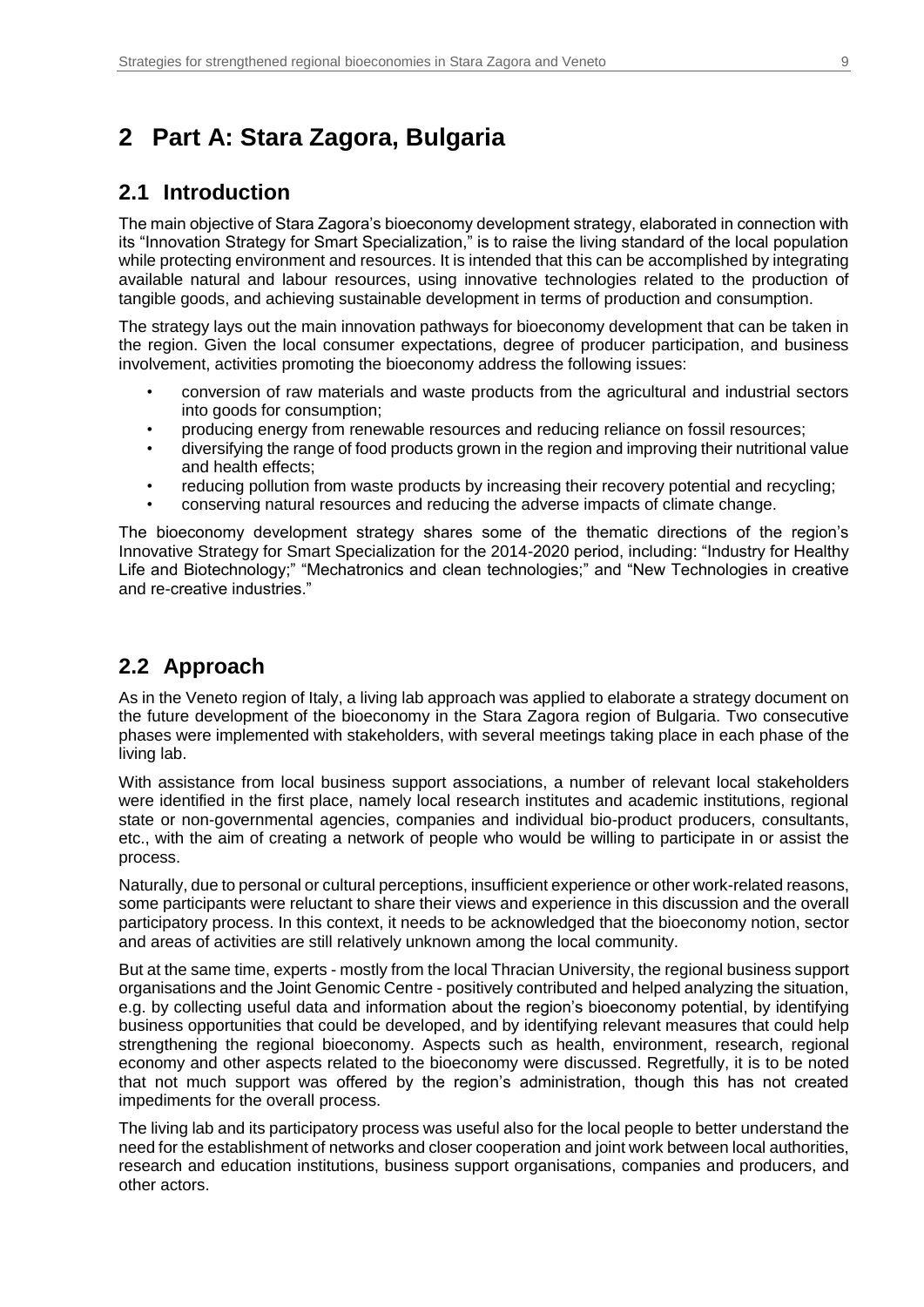# <span id="page-9-0"></span>**2.3 Status Quo and assessment of the national and regional institutional and legislative context**

#### <span id="page-9-1"></span>**2.3.1 The climatic and natural conditions in Stara Zagora and sectors relevant for the bioeconomy**

The Stara Zagora region is located mainly in Bulgaria's Thracian Plain and consists of 11 municipalities with 206 settlements (10 towns and 196 villages) with a total area of 5151 km<sup>2</sup> (4.6% of Bulgaria's territory) and a population of 352,468 people.

The region has a lot of valuable natural resources favourable to the development of agriculture, energy and industry.

The region is mostly flat and the soils in the area are fertile - cultivated area occupies more than 56% of Stara Zagora's farmland, whereas the average for Bulgaria is only 43%. Wooded hills (32.4% of the total area) and the accessible mountain relief are conducive to both forestry and tourism.

The climate is moderate continental, with a relatively mild winter and long spring as well as autumn seasons. The average annual air temperature is around 12-13° C. Annual rainfall averages about 450- 550 mm. The soil and climatic conditions are very favourable for growing all types of temperate climatic zone crops including grains, oilseeds, vegetables and fruits. Of these, the grain crops (wheat and barley) are most important to the region as they feed the local population and provide fodder for livestock. Stable yields of soft and durum wheat would be a good basis for development of the food industry in the region.

Stara Zagora is famous for the cultivation of plants used in natural healing, including essential oils, particularly rose oil. This is due to the unique soil and climatic conditions in the Kazanlak valley, which are perfect for roses and allow for the production of the highest quality rose oil - an international quality standard. Bulgaria in general is known for quality medicinal crops – it is the leading country in Europe in the export of dried herbs.

The specific conditions also favour the cultivation of cotton and durum wheat in the region of Chirpan. Cottom is key to the development of the textile industry, and the durum wheat offers an opportunity to produce and export pasta products. Further, conditions are excellent for the cultivation of fruit trees and vineyards - the region is famous for the production and export of branded high quality wines.

Another important asset for the region is the abundant availability of water resources - dams, canals, and other hydrotechnical facilities create favourable conditions for growing vegetables and rice. The region's mineral springs hold potential for balneotourism development.

In terms of transport and accessibility, the region is strategically located and benefits from a welldeveloped road infrastructure. Domestic and international motorways and railways pass through the region. The routes of three European transport corridors, which are the most used connections between the northern border of Bulgaria along the Danube and the southern border to Greece and Turkey, cross in the area. The Trakia and Maritsa motorways, which provide transportation of products, goods and communications in all directions, are important for production, business and the provision of consumer goods.

In the breakdown of the region's gross domestic product, industrial production is most important most with 60 per cent. The service sector accounts for another 37 per cent, with agriculture accounting for only 3 per cent of the region's economy (see Figure 1).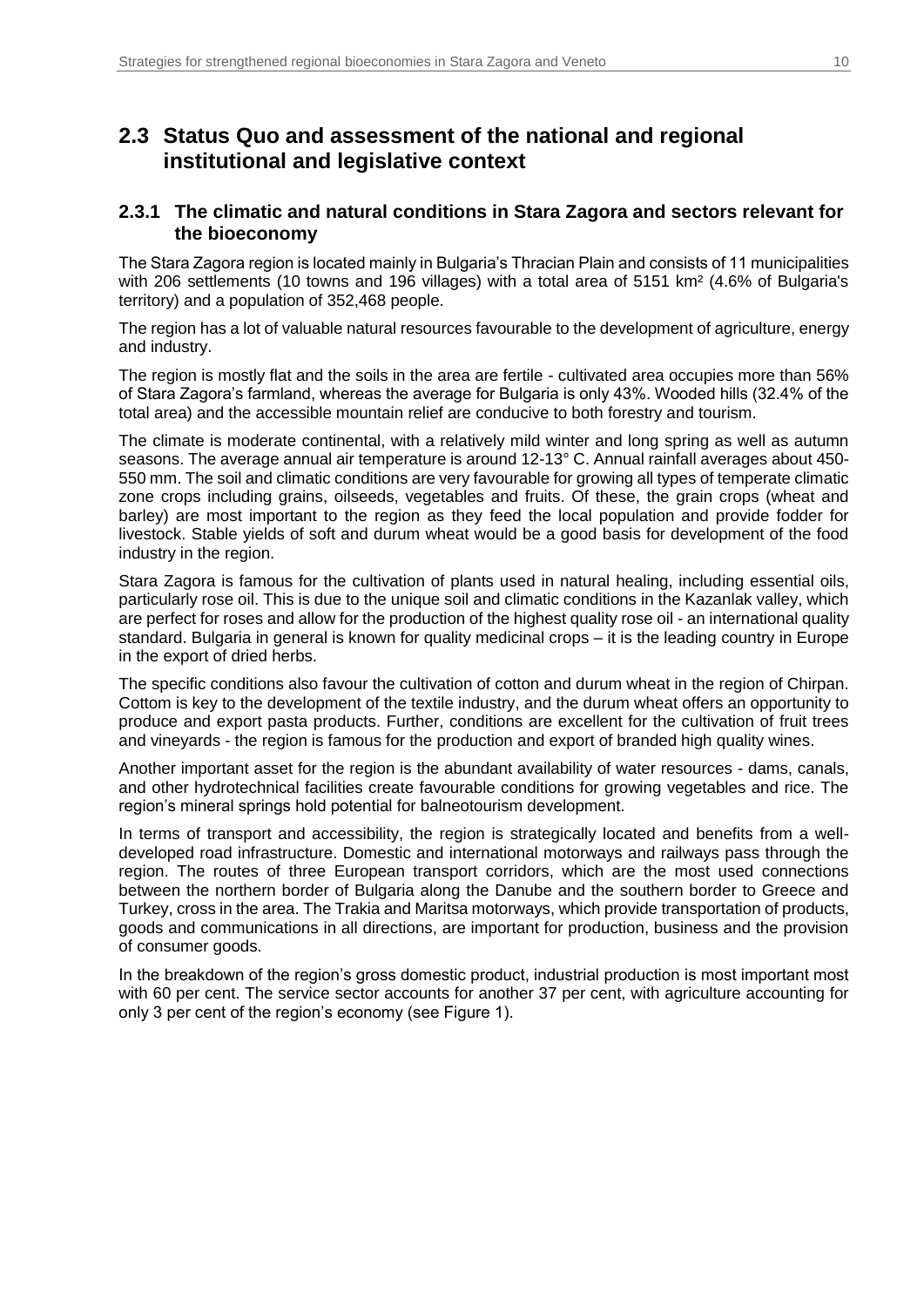

#### <span id="page-10-0"></span>**Figure 1: Economy structure by sectors, in per cent (%).**



In terms of gross added value, Stara Zagora benefits most from commercial enterprises, which account for over 30 per cent of revenues. Manufacturing enterprises account for roughly one-fifth, power generation and distribution for 13.5 per cent, and the mining industry for 6 per cent of the revenues. Dynamic developments in agriculture in recent years have caused that sector's share of gross added value to increase steadily to 4 per cent.

An overview of the region's production units and their capacity compared to their respective number of employees (Figure 2) shows that small businesses with up to 9 employees constitute the most common employer type in Stara Zagora with over 90 per cent. Next, there are over 1000 firms with 10 to 49 employees followed by about 200 companies that employ 50-249 workers. Forty enterprises have more than 250 employees. The region has sufficient and well qualified labour resources, which is of substantial importance for the development of new technologies.

<span id="page-10-1"></span>

| Figure 2: Structure and capacity of production units, companies – in number and per cent (%) |  |  |  |  |  |  |  |  |
|----------------------------------------------------------------------------------------------|--|--|--|--|--|--|--|--|
|----------------------------------------------------------------------------------------------|--|--|--|--|--|--|--|--|



#### Source: own

Foreign direct investment in the region is about EUR 600 million and is mainly concentrated (around 60 per cent) in mining energy complexes. The largest of these is the 600 MW coal fired power plant owned by US energy company AES in Galabovo (TPP AES Galabovo, built in 2011) that uses exclusively local lignites originating from the Maritza East Basin in South Bulgaria. By the end of 2015, cumulative foreign direct investment in enterprises in the non-financial sector in the Stara Zagora Region amounted to more than EUR 1 billion. In 2015, companies from the Stara Zagora region spent BGN 862.4 million on tangible fixed assets (Chamber of Commerce and Industry Stara Zagora, 2017).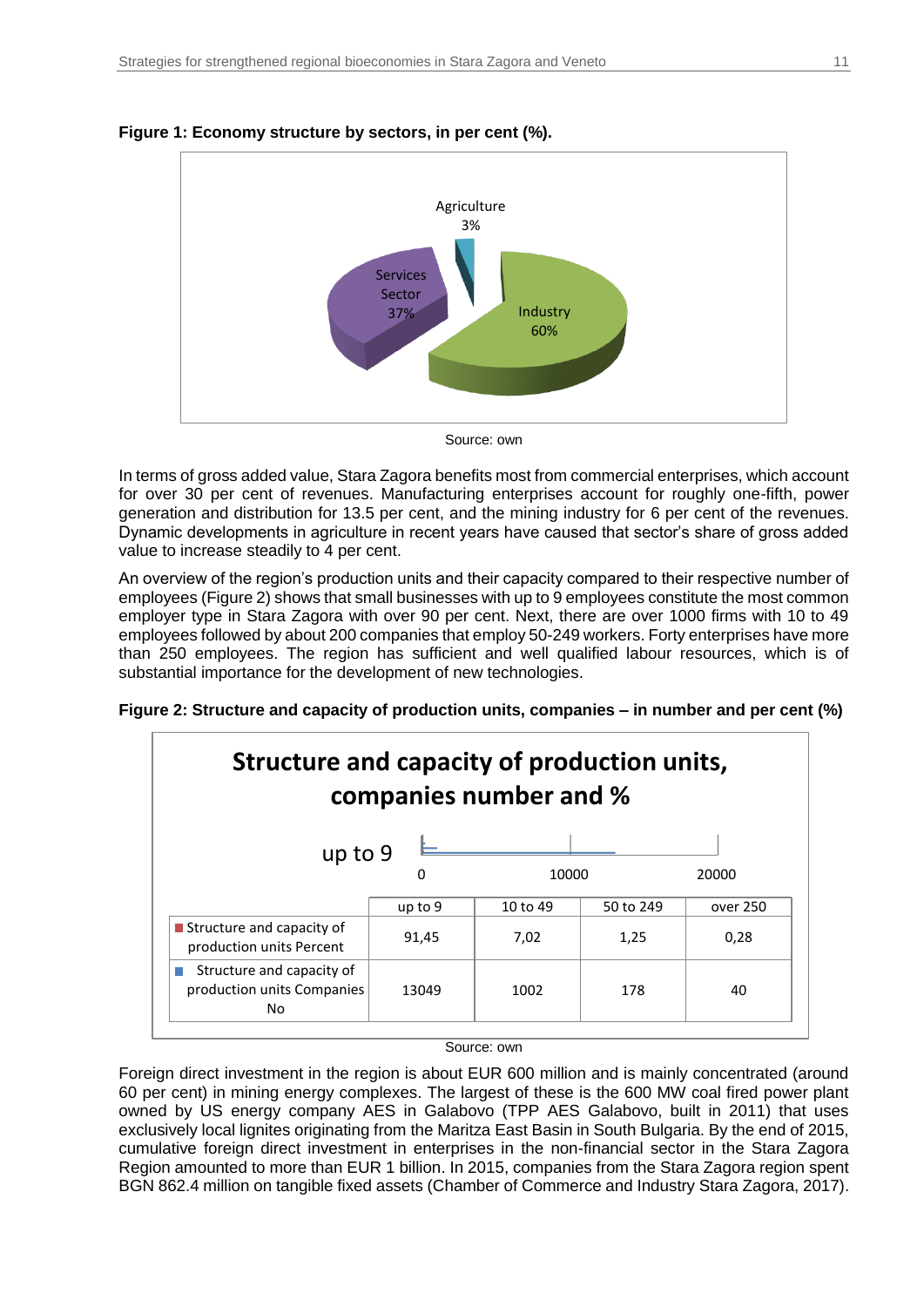This is a good prerequisite for bioeconomy development in the region, as the production of innovative bioproducts - and the introduction of innovative technologies as well as bioenergy, resource conservation and climate change adaptation - will require extensive investment from domestic and foreign stakeholders.

The intellectual capital of the region - essential for the introduction of innovative technologies, modernisation and diversification of production, and full use of natural resources - is uniquely available in the territory of Stara Zagora: Trakia University is an important scientific centre in the region. It focuses on six academic areas: medicine, veterinary medicine, agrarian sciences (animal husbandry, plant growing, fish farming and aquaculture), technical sciences, economics, and ecology/environmental science. Located near three cities - Stara Zagora, Yambol and Haskovo - the university attracts talent, but also publishes research in all fields. Other institutions contributing intellectual capital include the Institute of Rose and Essential Oil Cultures in Kazanlak, which researches rose and essential oil crop cultivation and technology, and the Field Crops Institute in Chirpan, which focuses on improving technologies for cultivation of arable crops. The local Agricultural Institute, part of Bulgaria's Agricultural Academy based in Sofia, conducts livestock breeding research aimed at improvement of livestock selection and technologies.

The combination - favourable soil and climatic conditions for the cultivation of a wide range of agricultural crops, sufficient resources, high energy security, well-developed industrial capacity, existing production and processing facilities, and the availability of highly qualified scientific experts from relevant academic and research institutions - forms a stable basis for bioeconomy development in the region. Stara Zagora is well situated to host the introduction of modern innovative technologies in the production and processing of bioproducts, development of new products, and deployment of zero waste technologies. It is also well-placed to increase the share of energy produced from renewable sources, reduce the dependence on non-renewable resources, and engage in climate change mitigation and adaptation. In 2016, Stara Zagora ranked second in GDP per capita (BGN 14 366) among Bulgarian states, after the Sofia - Capital region (Economic Yearbook of the Stara Zagora region, 2017).

Stara Zagora's bioeconomy development strategy is in line with that of the EU. It focuses on three main directions:

- investments in research, innovation and skills;
- enhanced policy interaction and engagement of stakeholders;
- strengthening of markets and enhancing competitiveness.

Following these directions, the bioeconomy will be based on the existing specific natural resources in the region and on the opportunities for introducing innovative technological solutions for the production of marketable products worldwide.

### <span id="page-11-0"></span>**2.3.2 Regional potential for bioeconomy products**

Stara Zagora will develop its bioeconomy through a sustained intensification of primary production, transformation of its waste stream into value-added products, and improved use of existing resources.

The agricultural sector, which provides a livelihood for over 16 per cent of the region's population, plays an important role in the production of organic products in the region. Stara Zagora is one of the biggest and well-established plant-growing areas in Bulgaria, with grains – primarily wheat, barley, and corn (for food and animal feed) occupying 88 per cent of the arable land. Orchard fruits (especially cherries, apples, plums, and grapes) make up 6 per cent, oilseeds (sunflower and canola, also called "technical crops") another 3 per cent, and other feed/forage crops a further 3 per cent (see Figure 3).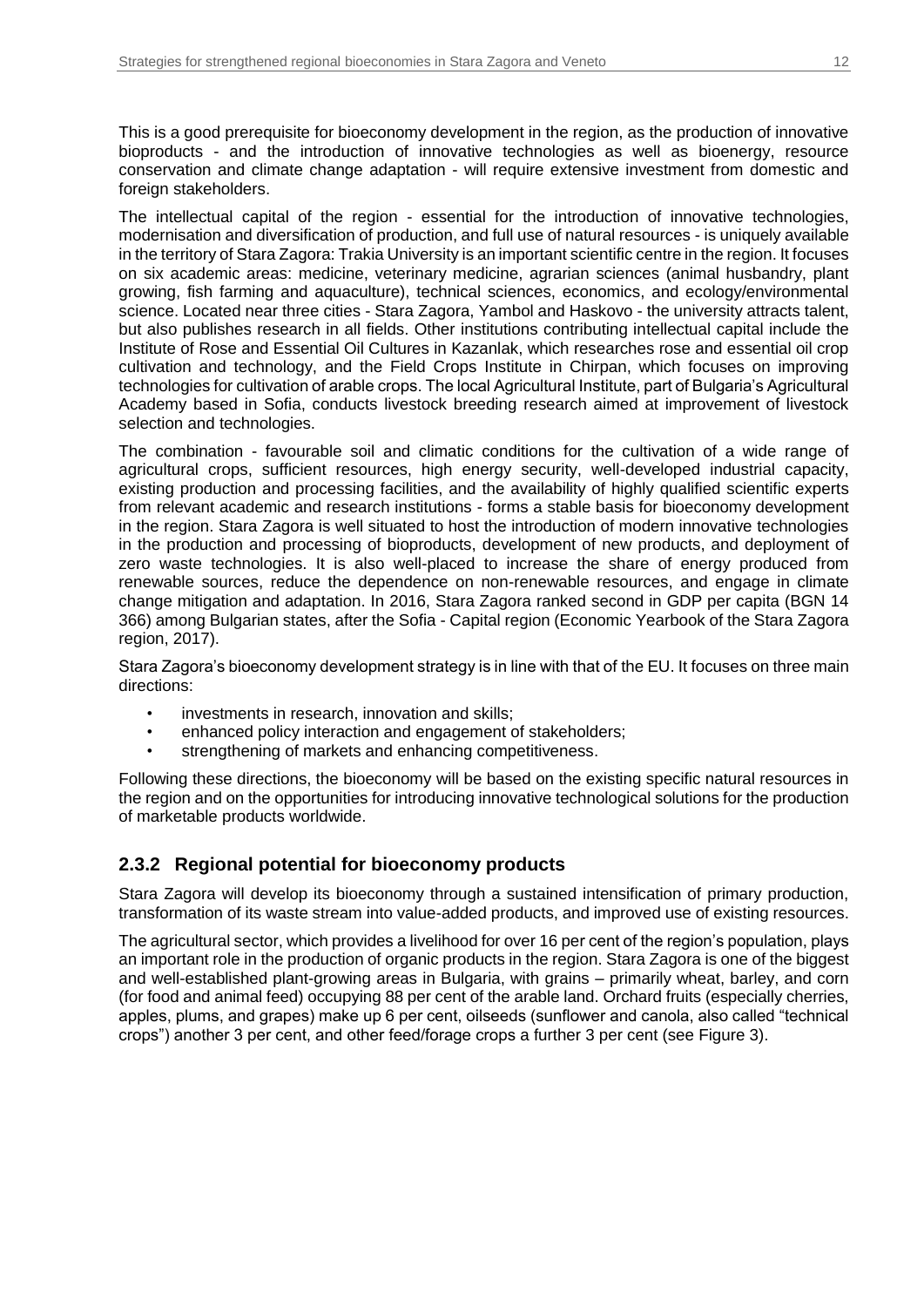

#### <span id="page-12-2"></span>**Figure 3: Land use of arable lands, in per cent (%).**

Source: own

In the area of animal husbandry, the livestock raised in Stara Zagora are primarily cattle, followed by sheep, and pigs. Apiculture (beekeeping) also plays a significant role.

The primary product categories of the bioeconomy are biofuels, bioplastics, industrial parts, green chemicals, lubricants, home care, fiber, food and feed additives (BioSTEP D2.1 Database Bioeconomy Products and Processes). The Stara Zagora region features enough raw materials and opportunities for the production of bioproducts in these product categories, with applications particularly in food supply and industry.

### <span id="page-12-0"></span>**2.3.3 Overview of existing policy strategies and instruments related to the bioeconomy at the national level**

Production of bioproducts in Bulgaria must comply with all European Union Regulations on manufacturing, packaging, storage, and transport.

On the basis of the requirements and criteria for organic production laid down in EU Regulation 2092/91, two ordinances were adopted in Bulgaria: Ordinance No 22 of 4 July 2001 for the organic production of plants, plant products and foodstuffs of plant origin and labelling thereof, and Ordinance No 35 of 30 August 2001 on the organic breeding of animals and organic production of animal products and foodstuffs of animal origin and the labelling thereof.

These two ordinances

- fully reproduce the principles enshrined in European normative documents and aim to harmonise the national legislation with the EU one;
- set criteria for organically grown plants and animals;
- set criteria for foodstuffs from plants and animals grown organically;
- regulate the rules for importing organic products;
- control organic production via choice of certifying bodies, the requirements those bodies are subject to, their mode of registration and obligations, as well as allowed practices in production and importation of organic products;
- certify organic producers and importers;
- regulate labelling of organic products.

### <span id="page-12-1"></span>**2.3.4 Overview of existing policy strategies and instruments related to the bioeconomy at regional level**

Since Bulgaria's accession to the EU, all policies regarding organic production laid down in European normative acts are directly applicable in Bulgaria. Firms producing organic products must comply with the relevant sanitary and hygiene requirements as well as those on occupational safety and environmental impact. Manufacturers must implement a fully closed cycle as well as zero waste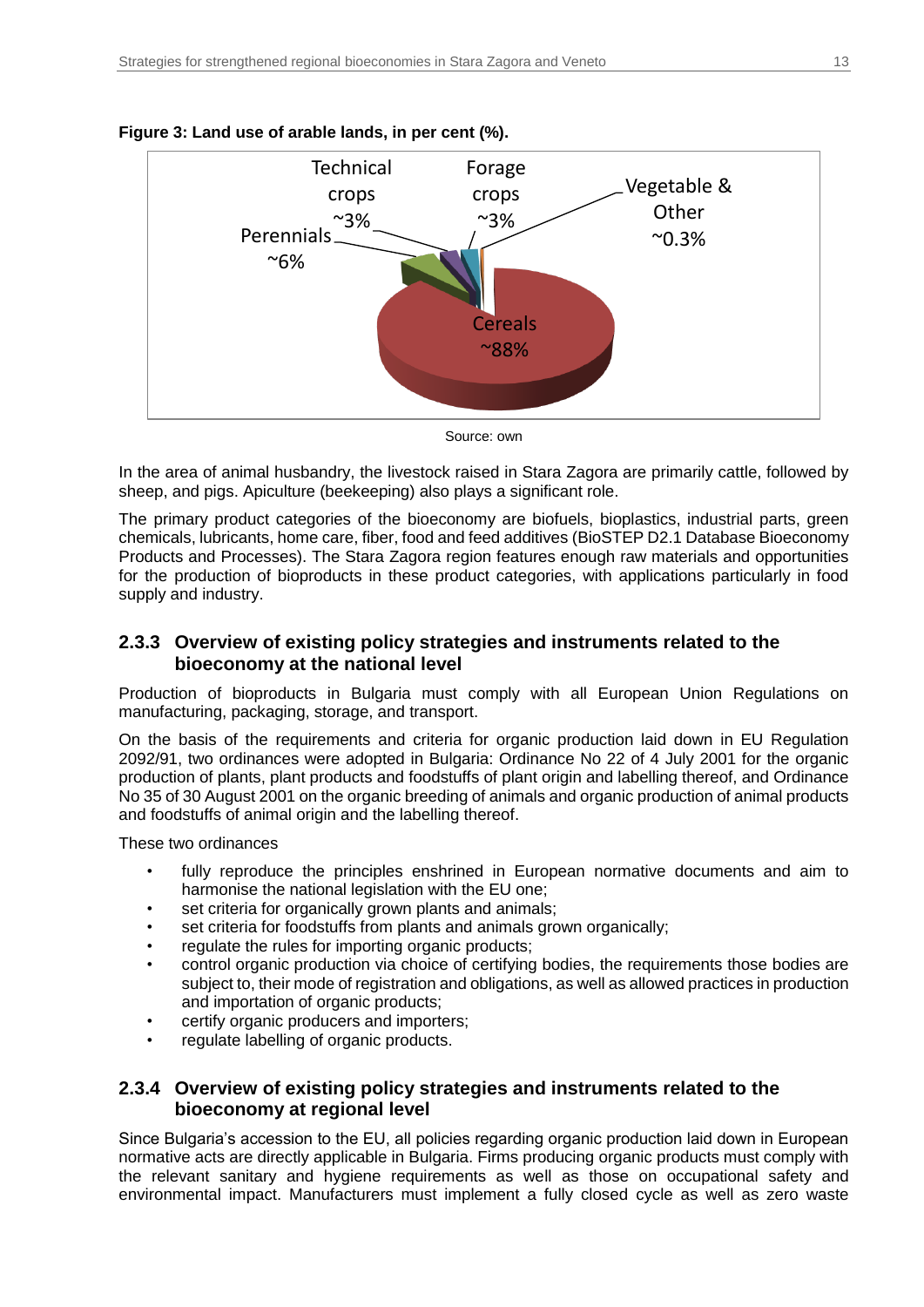technologies. Companies manufacturing new products have to be certified according to European organic standards. Only businesses or small companies that have been inspected, have met the requirements, and have been licensed to produce and distribute may sell products labelled as organic or "bio." New bio-products in the food industry field have to be approved by the Bulgarian Food Safety Agency. Overview of existing policy strategies and instruments related to the bioeconomy at regional level

The Regional Administration of Stara Zagora, together with municipal and local governments, is developing a targeted policy to achieve some very important goals set out in the Stara Zagora Development Strategy 2014-2020:

- strengthening research activities, technological development and innovation;
- improving access to information and communication technologies;
- enhancing the competitiveness of small and medium enterprises, including those in the agricultural sector;
- supporting the transition to a low-carbon economy in all sectors;
- promoting adaptation to climate change, prevention and risk management;
- protecting the environment and promoting resource efficiency;
- promoting employment and supporting labour force mobility.

All of these goals are related to the mission and goals of the bioeconomy, with the development and introduction of innovative biotechnology solutions, diversification, and manufacturing of organic products.

### <span id="page-13-0"></span>**2.4 Measures for supporting the development of the regional bioeconomy**

The overarching aim of the S3 approaches is to mobilise targeted investment and cooperation to ensure innovation in specialised sectors. When these are examined at a regional level, this requires focused economic development that is enabling and inclusive rather than disruptive and exclusive, linking to overall national and European strategies. In order to achieve the core elements of the S3, approaches recognise the need to centre developments around co-creation innovation pathways and the supporting knowledge pathways which are productive due to embedded participative process which extends to a wide range of stakeholders within the region and the relevant publics. Therefore mapping sectorial knowledge, capacities and expectations is an important element, alongside the identification of value dimensions that are important to stakeholders and publics. It is therefore important to note within the regional sectorial specialisation that a number of these objectives not only prioritise elements that relate to mobilising resources and funding pathways, but also how enabling aspects of co-creation innovation pathways that make the most of broad-based engagement and co-creation strategy-building activities.

Looking at the objectives related to bioeconomy development, these can differ by sector. In agriculture (plant-growing, forestry, livestock, aquaculture), the focus is on improvement of technologies for plant and animal growing, utilisation of the waste products, and bioenergy production. This is informed by stakeholder activities and public perceptions that often relate to wider sustainability principles and resource efficiency. In the industrial sector, the focus is on two areas: (a) the food and pharmaceutical industry, which aims to market organic products, food, beverages, and food supplements with a nutritional and healthy effect. This sector is informed by food and health professional stakeholders and wider public expectation and concerns related to safety, efficacy, choice and constructions of naturalness and wellbeing. The final area (b) is the mining and energy industry, which aims to use innovative technologies for the utilisation of waste and reduction of harmful environmental impacts. This final sector is informed by stakeholder activities and public perceptions that often relate to equity use of resources, climate change concerns and again the importance of wider sustainability principles and resource efficiency.

With all of the above elements, it is important to reiterate that within the Bulgarian regions the predominant driver for the implementation of S3 approaches is the development of competitive markets for bioeconomy products. Clearly, more opening up of the process and co-creation through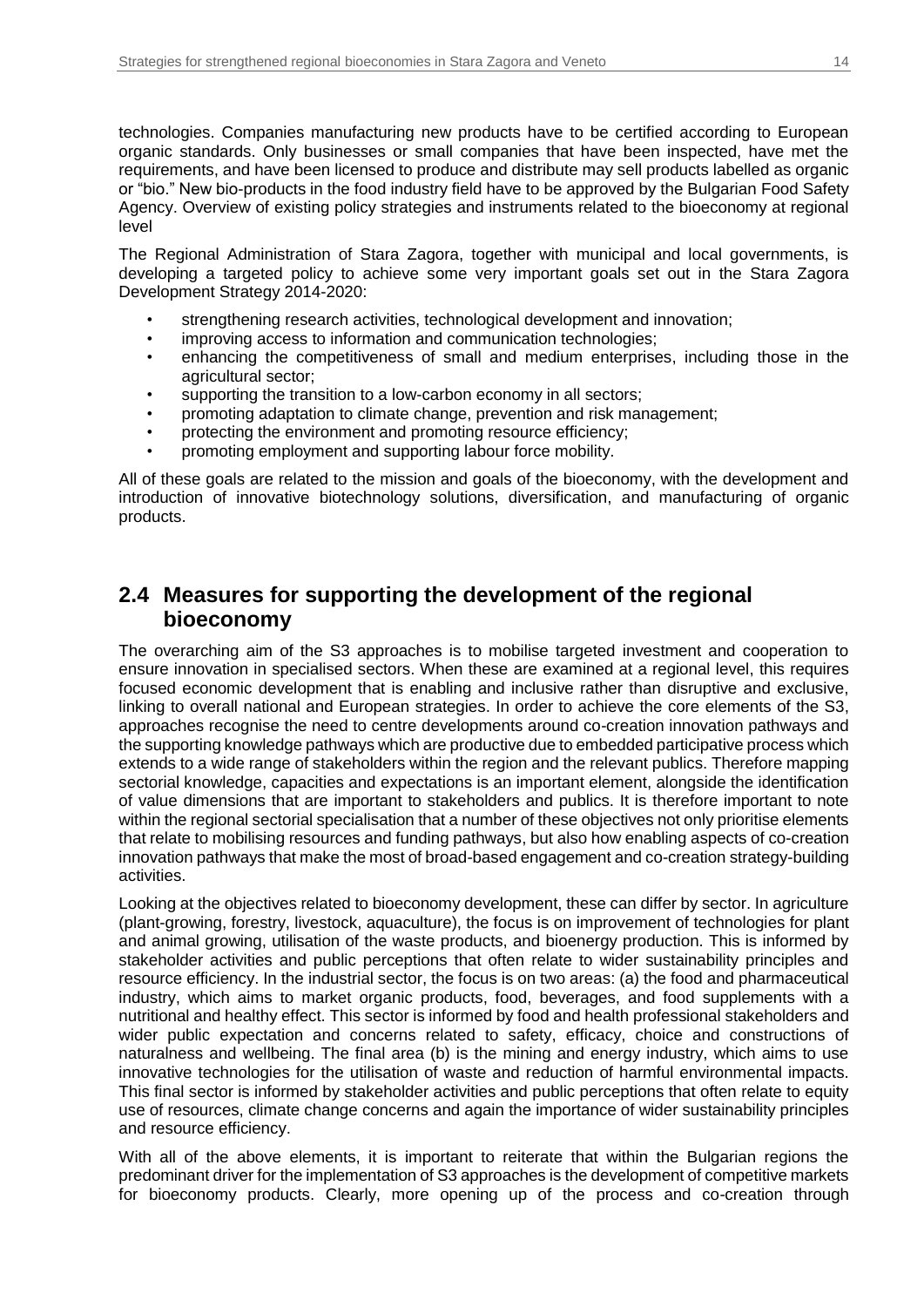participation activities are needed, but the current work indicates there is a willingness to apply paticipative principles and adopt new approaches. The pilot work on the use of the living lab concept is therefore an important step in raising awareness on new approaches to facilitate the core participatory principles of co-creation within S3 approaches.

### <span id="page-14-0"></span>**2.4.1 Priority objective 1: Increase the production of plant raw materials by increasing production capacity, introducing combined agro-forestry systems, and increasing the efficiency of the agricultural sector**

Production capacity increases can be achieved by strengthening plants' adaptability and disease/pest resistance. Using less synthetic nitrogen fertilisers, increasing the nitrogen stock in the soil (raising the overall soil fertility) and an efficiency increase can also lead to an production increase. Additionally, these measures can contribute to decrease the rate at which soil and water are polluted with residual nitrogen compounds.

Specialised agricultural production has led to a sharp decline in the number of the crops grown, and to abandonment of crop rotation systems in favour of monocultures that use synthetic fertilisers, pesticides and herbicides. Activities that reverse this trend - such as expansion of mixed agroproduction systems that combine the growing of grass, tree plant species and animals - would ensure a more efficient use of land and also diversify production, provide year-round (as opposed to seasonal) income for farmers, and offer better protection against natural disasters. This in turn would lead to higher competitiveness of the region's agricultural sector.

Activities:

- improving crop nutrition in the region using complex fertilisers and nanofertilisers with combined nutritional and protective effects;
- application of growth regulators (biostimulators, retardants, surfactants) to stimulate metabolic processes, application of inoculants to stimulate nitrogen fixation and increase biological nitrogen reserves in the soil;
- use of integrated pest management rather than traditional chemical pesticides only, as this allows for reduced number of treatments and retention of ecosystem complexity;
- maximising organic honey production, as the region has potential in this area given that Bulgarian honey is already widely known in Europe and elsewhere;
- expanding precision farming through the use of information and communication technology (ICT) systems in cooperation with local administration and authorities as well as local research institutes;
- introduction of combined agroforestry systems that lead to better crop diversification and better crop rotation systems – this includes expanding grassland/pasture and wooded areas to produce biomass for bioenergy purposes;

Upstream participation activities in the research design phases, as part of the wider S3 approaches in this sector, can help to map different visions of agricultural systems and show how complex markets may be affected by the development of bioeconomy-oriented agricultural options. Embedded stakeholder participation in planning, result interpretation and impact review will help to map possible opportunities and threats. Wider engagement with publics and representative NGOs should also lead to a great understanding of consumer and citizens agricultural visions and these visions should help to inform research planning and technology development. Developing adverse effect assessments, including social and human protection aspects that are again informed by a participation mechanisms may help to develop trust relationships in a sector that has previously been affected by a diminished trust relationship due to a lack of engagement around the early developments in biotechnology, such as GMO technologies.

The above activities shall be implemented in cooperation with Trakia University, the regional agriculture directorate and the Field Crops Institute.

Expected results:

- an increase in the volume of agricultural production in the region due to the activities' positive impact on plant productivity;
- an improved system of soil utilisation to optimise production factors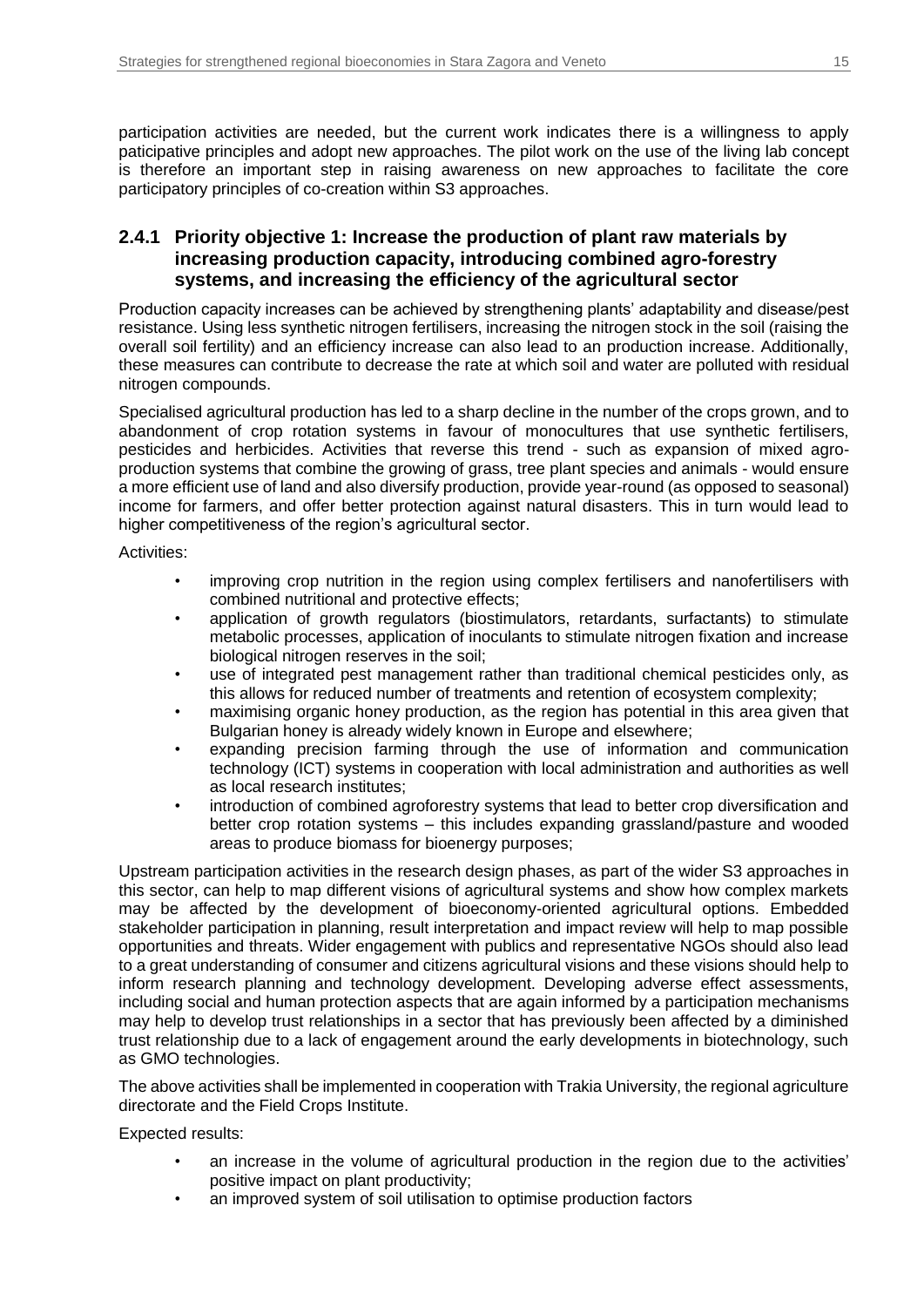- increased economic efficiency of, and added value for, enterprises in the agricultural sector and the processing industry;
- improved the socio-economic status and living standards of the local rural population.

### <span id="page-15-0"></span>**2.4.2 Priority objective 2: Introducing innovative biotechnology solutions for production of food products, nutritional supplements, beverages, food flavourings, and cosmetics**

In the area of food production, adding extracts of seeds or plants containing biologically active substances has proven to increase the nutritional value and health effects of these foods. Given its history with essential oils and other varieties of natural food/cosmetic additives, Stara Zagora is a prime region for growth in this area.

Activities:

- manufacturing of food supplements from plant extracts containing biologically active substances (polyunsaturated fatty acids, vitamins, amino acids, flavonoids, prebiotics, electrically activated enriched and structured water, etc.) with proven antioxidant, detoxifying, immunostimulating and other curative action for use in bakery, dairy, meat, canned food, and beverages;
- production of organic cosmetic products (creams, lotions, gels, shampoos, etc.) that contain essential oils for use in relevant pharmaceutical applications, as well as perfumery, cosmetics, and aromatherapy.

Expected results:

- expanded production facilities that manufacture additives containing biologically active substances for use in food products;
- expanded production facilities that manufacture products enriched with essential and other oils for perfume, cosmetics, and aromatherapy;
- correlating increase in "healing tourism," i.e. tours of essential oil production locations and agricultural regions associated with herbs, medicinal plants, etc.

#### <span id="page-15-1"></span>**2.4.3 Priority objective 3: Production of bioproducts from waste materials of wood processing as well as plant and livestock cultivation; production of biomass on grasslands and in the forestry sector**

Forms of engagement that can facilitate co-creation will be particularly valuable for this sector. Investment in developing and / or applying new models of participation that are able to build relationships as the innovation process proceeds is needed and there appears to be opportunities to do this. In terms of novel processes the development of living lab models will facilitate both civil and industrial participation. This form of participation will help to map possible opportunities and threats and should bring in public voices and representation from NGOs. The on-going nature of the living lab and the building of a relationships between such diverse groups of stakeholders, as a living lab process develops, is likely to be productive as well as being seen to be a duty to engage particular in sectors such as this, focusing on health and wellbeing.

Using waste materials from plant production and forestry (including crop residues and post-logging wood remnants) as a source of biofuel for energy production improves the region's energy independence and reduces reliance on fossil fuels.

Activities:

- production of biofuels, biodegradable non-toxic oils, and biodegradable plastic materials from crop residues, particularly those of cereal, feed/forage, and oilseed crops as well as forestry wood wastes and some livestock waste materials;
- production of bioconcentrates, bacterial protein, mineral supplements and other bio-products from mushrooms and algae;
- production of organic fertiliser as well as humic and fulvic acids from livestock waste, for use in the agricultural sector.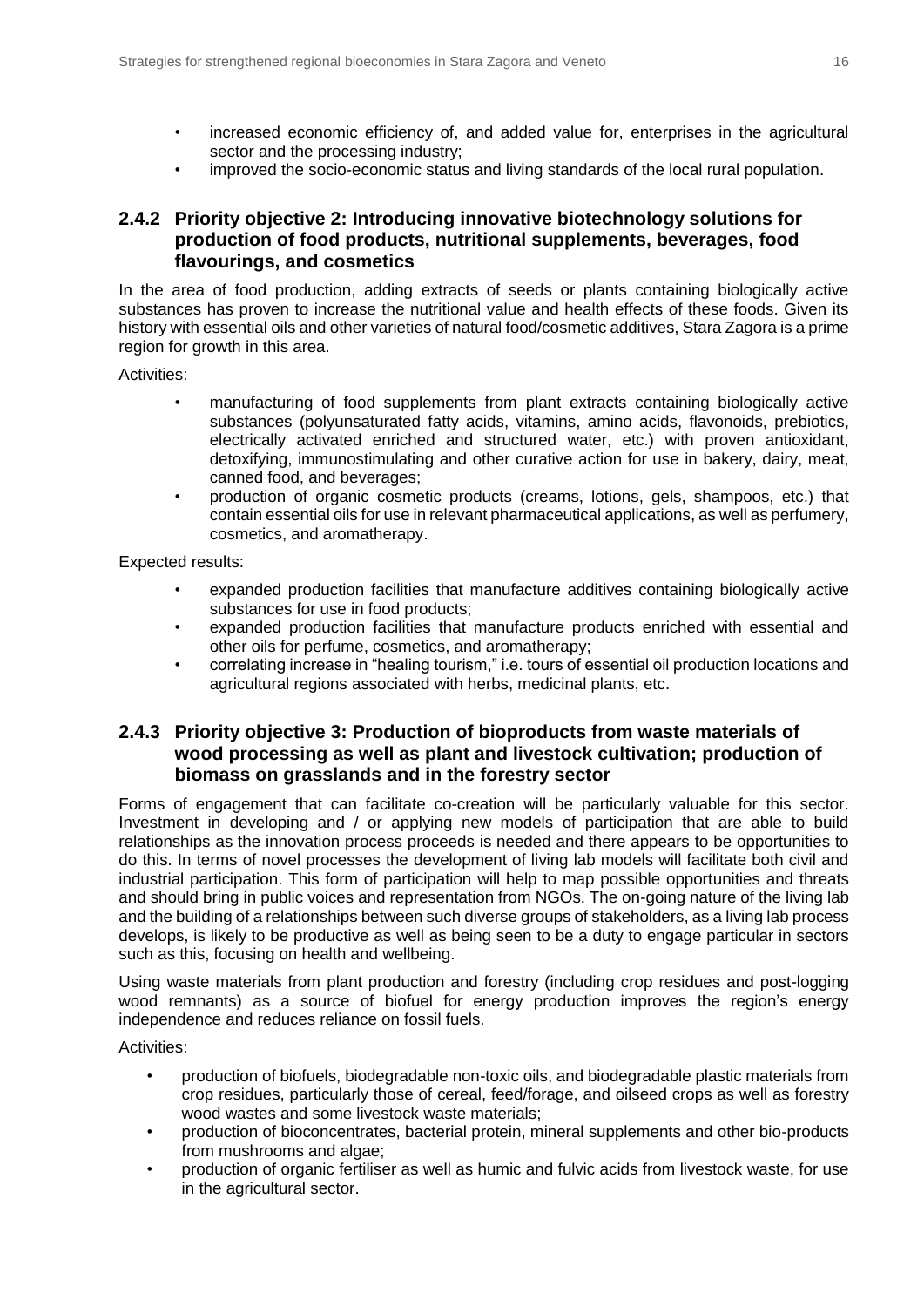Expected results:

- reduced dependence on exhaustible energy sources;
- improved utilisation of residual biomass from the agriculture;
- a new system for production of bio-additives from waste biomass that can in turn be used in animal husbandry;
- improved soil fertility and crop productivity;
- economic efficiency improvements at existing processing facilities, and an increase in added value to their owners.

As with the agriculture production of plant raw materials, upstream participation activities in the research design phases relating to biomass utilisation would help explore different visions of resource use and constructions of sustainable energy production and material recycling. Wider stakeholder participation in this area, particularly when creating bioeconomy innovation pathways, could be supported by communication strategies and awareness raising through exhibitions and multimedia tools. New partnerships could be facilitated by bioeconomy strategy focus group activities. Some of these strategy activities could also facilitate the participation of different, particularly industrial, stakeholders. Using a number of participatory approaches should also inform environmental assessment activities related to this bioeconomy opportunities, such as Life Cycle Analysis and Environmental Impact Assessments.

#### <span id="page-16-0"></span>**2.4.4 Specific objective 1: Reducing pollution from the industrial sector through recovery and recycling of its waste products**

The production of energy from, and mining of, fossil fuels in the Stara Zagora region produces harmful industrial waste and gas emissions. Innovative technologies that enable recovery and recycling of these wastes would e.g. help mitigate climate change, preserve natural resources, and improve quality of life. Many of the waste products from industries and households can be used as raw materials for various purposes.

Waste from mining and production of electricity from coal - primarily fly ash from coal-fired power plants - contains components that can be used in the metals industry (aluminium), the building sector (bricks, cement, concrete, other composite mixtures), and as fertiliser.

Organic parts of the waste from households and wastewater treatment plants (WWTP) can be used as compost and fertiliser, as well as for biofuel in electricity generation. Sludge from WWTPs can be treated through biological, nanotechnological and other methods to be used as a fertiliser in agriculture.

Expected results:

- improvement of fossil energy production technologies;
- the volume of overall waste in the region is reduced, some of it (compost, fly ash) is turned into new products;
- more efficient operations due to e.g. reduced expenditure on waste removal/disposal lead to higher added value in the relevant industrial operations.

#### <span id="page-16-1"></span>**2.4.5 Specific objective 2: Ecosystem preservation and correlating conservation of natural resources through reduction of erosion and land loss**

The soil in the mountain and foothill areas of Stara Zagora features heavily sloping terrain and is therefore subject to water and wind erosion. In heavy rainfall and floods, the most fertile surface layer with the highest humus content is washed away, which is associated with reduced fertility and production capacity.

Activities:

- use of polymer products and geostabilizing systems to combat erosion, to strengthen the shores of water reservoirs (dams, rivers, canals), coastal buffer strips to deal with intense rainfall, and floods;
- construction of safety drainage and flood prevention facilities in settlements, for removing excess water during floods to prevent soil erosion as well as damage to crops and buildings.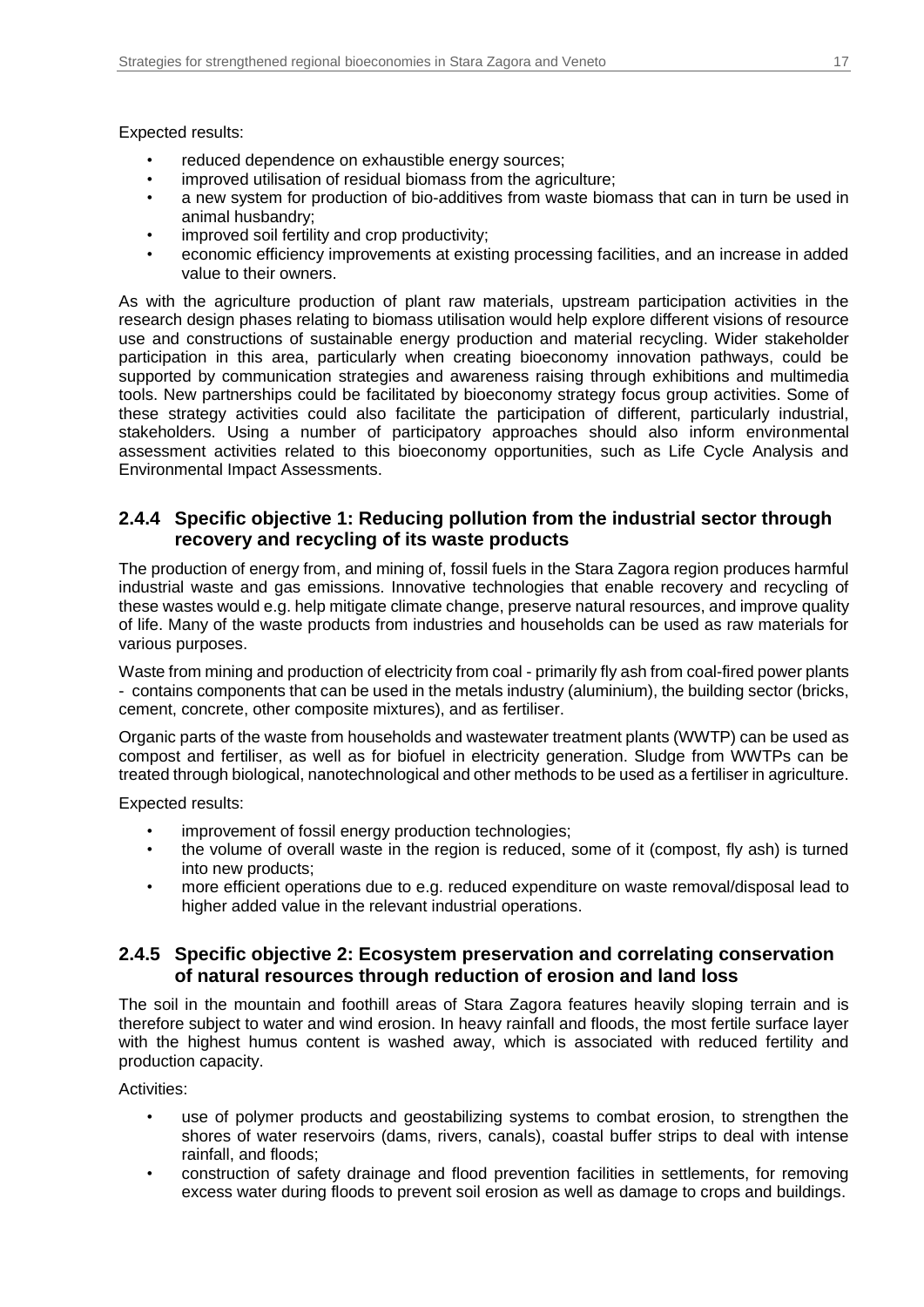Expected results:

- preservation of important ecosystems and resources;
- reduced the risk of adverse consequences from severe rainfall, flooding and other natural disasters.

### <span id="page-17-0"></span>**2.4.6 Specific objective 3: Mitigation of greenhouse gas emission from the region's livestock operations**

Scientific research has shown promise for livestock dietary strategies that decrease enteric methane production from forage-based diets, as well as other management practices that improve the efficiency of feed conversion with less methane production. Adding more oils to feedlot diets has been shown to accomplish this, as have specific feed additives that enhance rumen function.

Activities:

- employing technologies for animal waste storage and removal that reduce livestock operations' net greenhouse gas emissions, such as biodigesters and biogas generating facilities that convert livestock fecal matter into electricity;
- optimising animal nutrition and adjusting the ratio between feed components to decrease ruminant flatulence, which is a significant source of the greenhouse gas methane contributing to climate change – new methods in this area include manipulating bovine and ovine methanogenesis by adding volatile fatty acids or other products to reduce the amount of methane released;
- adding remnants from the distillation of essential oils, aromatic and flavouring plants to the feed of ruminant animals can reduce flatulence and possibly increase milk production – given the availability of such oil products from the region's aromatics industry, this offers relevant synergies;
- implementation of animal breeding techniques that focus on varieties with specific genotypic and phenotypic characteristics conducive to increased productivity, disease resistance, and meat quality.

Expected results:

- decreased greenhouse gas emissions from animal husbandry;
- improvement in meat quality as well as more efficient management of the ruminant lifecycle  $$ particularly beef cattle.

# <span id="page-17-1"></span>**2.5 Conclusions and outlook**

Stara Zagora's regional development strategy prioritises "dynamic development of the economy through innovation, technological upgrading and enhanced competitiveness." The main objective is to create regional clusters in the agricultural sector and the processing industry, by vertically integrating intensive agricultural production operations and the related processing capacities. Such vertical integration can also create new jobs - the ultimate goal is to increase the competiveness of the region and maximise the amount of added value produced within the region.

The stronger development of a bioeconomy incentivises the creation of small and medium enterprises, as these are more flexible and open to new innovative technological solutions. More of such enterprises offer new jobs and thus reduce the unemployment rate that is typically high in rural areas in the current trend of urbanisation. Using the region's unique intellectual capacity, i.e. the extensive knowledge base of the local university and research institutions, is key to fostering new innovations – the main goal here is a collaboration between educational institutions, research and development units, and businesses. To that end, the principles underpinning the strategic development framework of the Stara Zagora region are:

• partnerships between institutions, stakeholders, and civil society groups when implementing strategic development actions;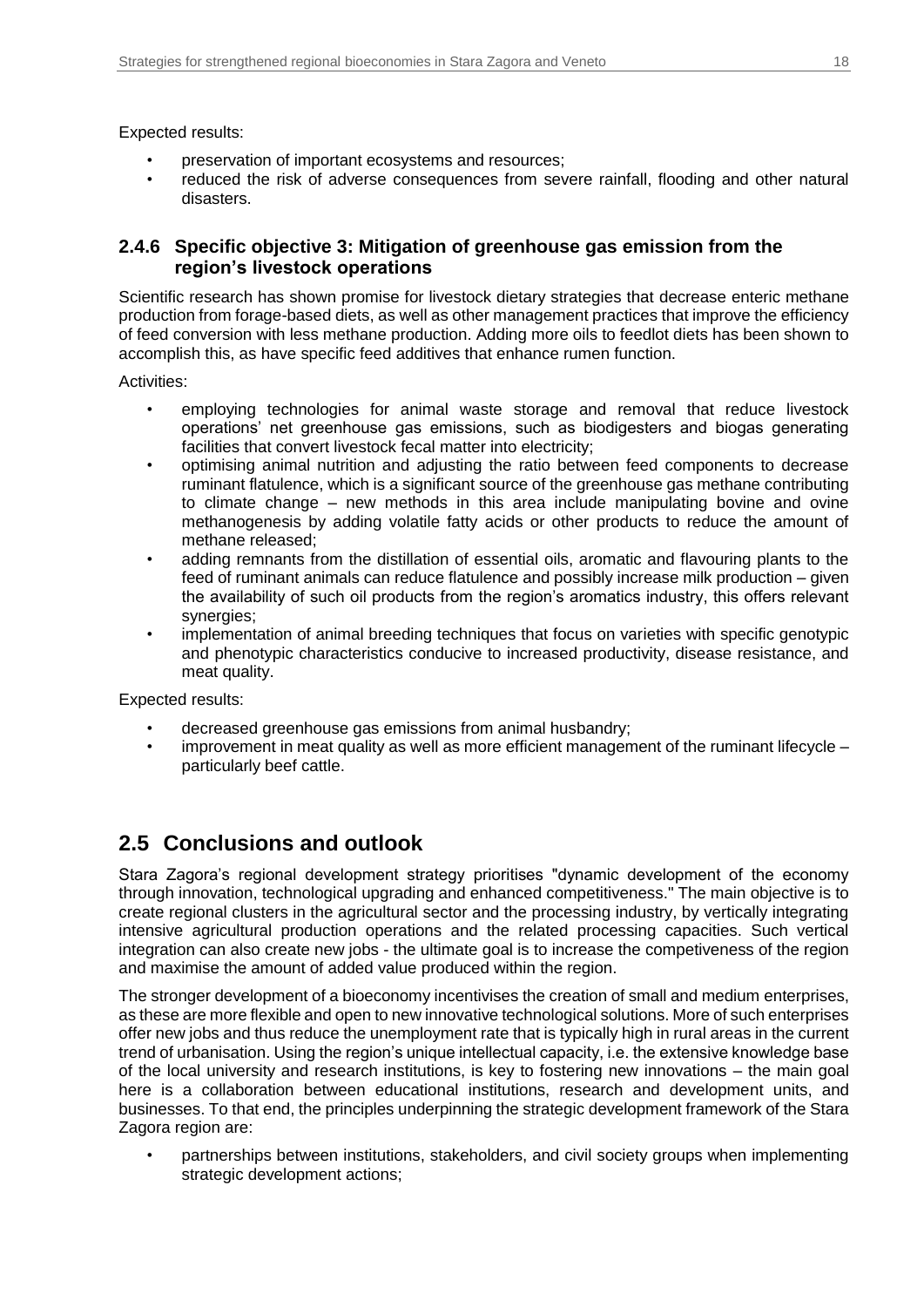• coordination within and among the various levels of authority and management units responsible for achieving strategic development objectives.

The bioeconomy development will be carried out with the active participation of political and administrative bodies at all levels (regional, municipal, local). Participants will set up a working group comprising various stakeholders: political representatives, administrative bodies, academics and researchers, business owners, representatives from the corporate sector (trade associations and local chambers of commerce), and consumer groups.

In cooperation with the regional governor's administration and municipalities, this working group shall deploy an information campaign to popularise the bioeconomy concept and the advantages of bioeconomy-related processes and businesses for the region. This campaign aims to spread information about the advantages of organic production and the region's unique potential for it, along with associated opportunities for entrepreneurship, to various audiences. All legislative proposals will be discussed at all levels to reach optimal solutions.

Stara Zagora's proposed development strategy is open to being upgraded and enhanced. The objectives, tasks and activities envisaged will be supplemented according to the specific requirements and concrete opportunities that present themselves during the ongoing implementation process – this allows for incorporation of the latest scientific findings or research outcomes in the relevant fields. After the adoption of the bioeconomy strategy, stakeholders will develop a programme for priority implementation of the proposed biotechnological solutions, taking into account resource availability, budget and potential for external financial assistance, and availability of scientific and technical personnel.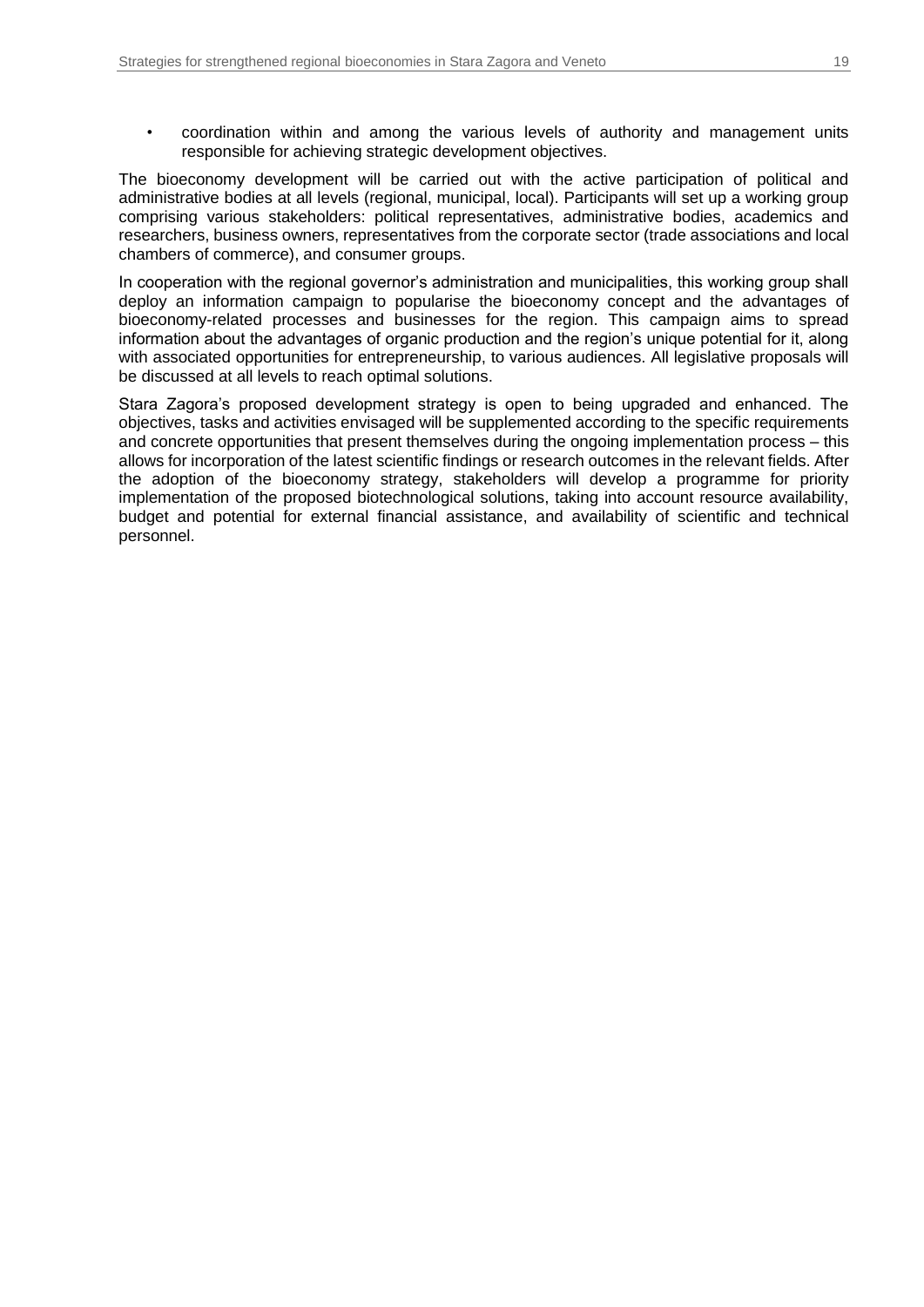# <span id="page-19-0"></span>**3 Part B: Veneto, Italy**

### <span id="page-19-1"></span>**3.1 Introduction**

 $\overline{a}$ 

Veneto is home to biotech companies, universities, research centres, centres for technology transfer, and companies that are engaged in research activities related to the bioeconomy. Hence, there is a strong interest among regional authorities, policymakers, industry and partly civil society in exploring and implementing new bioeconomy-related business opportunities.

Environmental awareness of all stakeholders is also increasing, leading to an increasing demand for bio-based businesses that have fewer negative environmental and social impacts. Bioeconomy sectors in which local investors are potentially interested include sustainable agriculture, nutrition and "health food," innovative food processing methods, green building, energy efficient design and of new (but also existing) buildings, development of new zero-waste materials, and power generation from alternative sources - particularly re-use of production waste, municipal waste and biomass.

Bioeconomy industries already exist in the region, with agriculture (organic and conventional) as well as industries that require biological resources making up a significant portion of the Veneto economy. The close link between bioeconomy and innovation has enabled the development of diversified and novel markets, generating new businesses and jobs.

Particularly in recent years, bio-based supply chains have emerged within which the products, coproducts and by-products are all used – the sectors where this is most prominent for Veneto are agriculture, the agro-food industry, agro-chemicals, forest products industry, and energy.

Beyond this strong interest of multiple stakeholder groups in a local bioeconomy, the region is an interesting case study because it is one of the regions in Europe with an own Smart Specialisation Strategy<sup>3</sup> on the EU's Smart Specialisation Platform.<sup>4</sup> Being a member of this platform increases synergies with various Italian national and EU-level programmes, to the extent that they involve the promotion of bioeconomy policies. Veneto's strategy has four defined areas – smart agri-food, sustainable living, smart manufacturing, and creative industries – of which the first two are more closely associated with the bioeconomy.

Efforts to channel growth in these areas toward a sustainable direction will involve reconstructing value chains to return more of the added value produced by the bioeconomy to the base of the supply chain (farmers). This base is currently stifled by industry standards in pricing, size, product quantities and agricultural techniques that are difficult to reconcile with environmental sustainability and proper land management. Current organic standards are insufficient in this regard, as they focus on agronomic procedures rather than the environmental context of organic agriculture - such as the value of biodiversity conservation. Moreover, small farmers are not taking advantage of large-scale distribution channels and are struggling to reach the final consumer even if they have an excellent product. There is a recognition in this region that participatory approaches are needed for the implementation of the Smart Specialisation Strategy approach. New participation methods, such as Living Lab approaches, could be knowledge pathways which extend to a wide range of stakeholders and build capacity.

The focus of BioSTEP's activities was to connect local stakeholders via a focused discussion aiming to collect information and define a set of actions that would overcome the hurdles to bioeconomy growth in the Veneto region. Section 3.4 of this report details these actions, and how they can help foster the region's bioeconomy with cooperation of policymakers and other stakeholders.

The venue for connecting relevant people was a so-called "living lab," an open innovation platform where stakeholders related to the bioeconomy from various institutions (universities, research organisations, non-governmental organisations, businesses, private citizens policymakers, etc.) participate in focus groups and brainstorming sessions, concept mapping and in-depth interviews to conclude possible policy actions that could promote the region's bioeconomy. For the Veneto region,

<sup>3</sup> Smart specialisation strategy – Veneto, URL: [https://ec.europa.eu/growth/tools-databases/regional-innovation](https://ec.europa.eu/growth/tools-databases/regional-innovation-monitor/policy-document/smart-specialisation-strategy-veneto)[monitor/policy-document/smart-specialisation-strategy-veneto](https://ec.europa.eu/growth/tools-databases/regional-innovation-monitor/policy-document/smart-specialisation-strategy-veneto)

<sup>4</sup> Registered countries and regions in the S3 Platform, URL[: http://s3platform.jrc.ec.europa.eu/s3-platform-registered](https://s3platform.jrc.ec.europa.eu/s3-platform-registered-regions)[regions](https://s3platform.jrc.ec.europa.eu/s3-platform-registered-regions)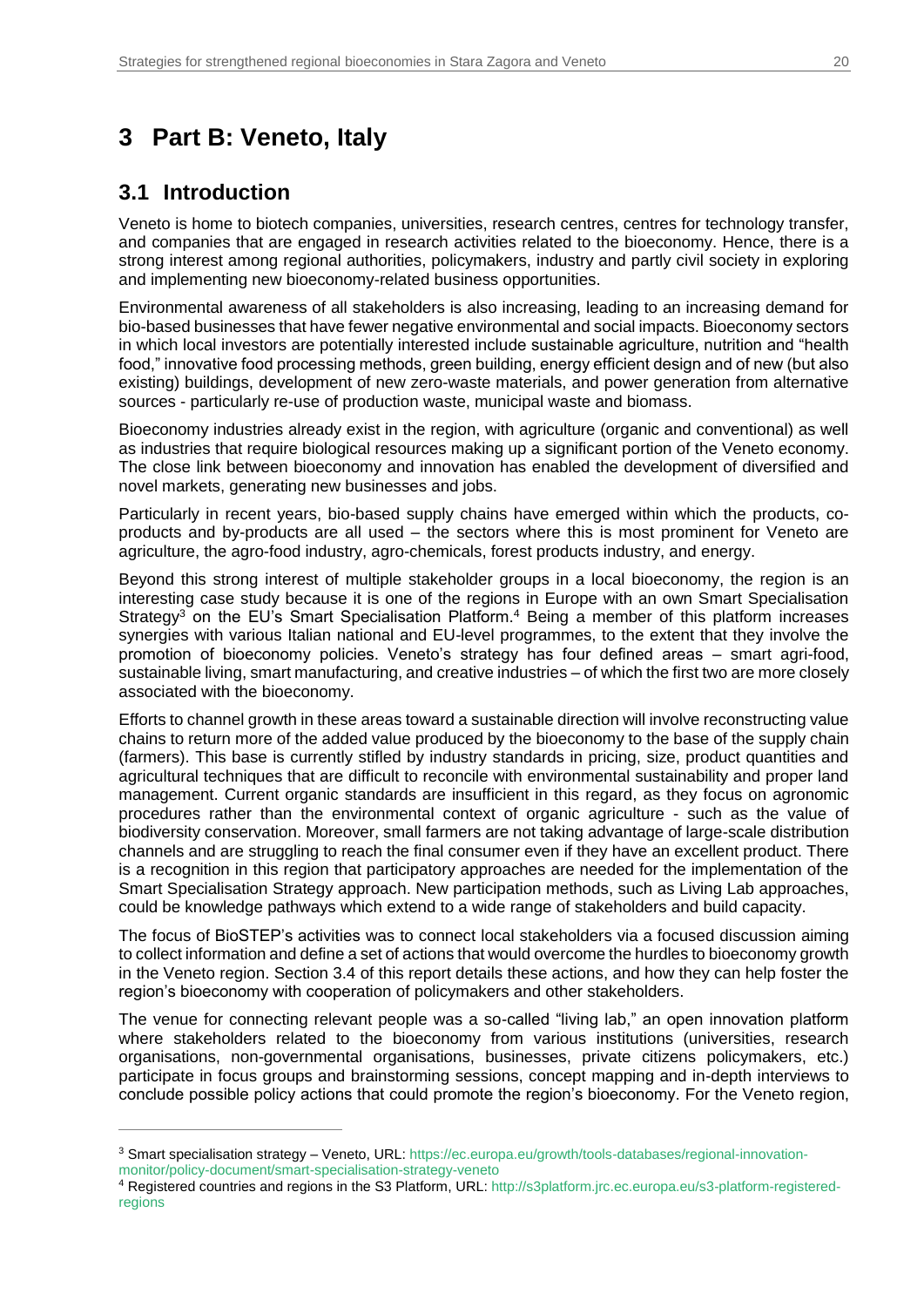this process resulted in guidelines developed by the living lab working group for bioeconomy development that the regional government is currently considering.

# <span id="page-20-0"></span>**3.2 Approach**

Living labs are experimental facilities that allow companies, researchers, government and end-users (citizens, consumers) to discuss and develop new technologies, applications, products, services and business models. They are designed to encourage innovation in situations where enterprises' research and development must evolve together in a shared and active laboratory, rather than being pursued separately and sequentially. Methods used to engage with stakeholders and publics, through communication channels, policy workshops, are valuable methods and serve specific purposes. However, with a growing emphasis on upstream engagement activities, embedding stakeholder participation in research planning and the innovation pathway that can be facilitated by the types of process such as living labs are seen as important new opportunities. As the BioSTEP exploration of the role and value of participation has revealed, wider involvement of different publics and NGOs representations should lead to informed and hopefully more social robust research planning and technology development. So the application of the living lab approach within BioSTEP served to render both the process of policymaking and the development of sustainable economic business models more participative. Distinctive features of the living labs approach include the centrality of the end user, who identifies and expresses needs and functional requirements.

Often described as innovation "incubators," living labs require collective IT infrastructure, quality management, fundraising and grant management processes targeted towards the earlier ideation and co-creation phases of the process (Katzy, 2012). This phase can be followed by the standard investment process after a project (in our case the networked bioeconomy business model) "graduates" from the living lab and is taken over by venture capital and institutional investors (see Figure 4).



#### <span id="page-20-1"></span>**Figure 4: Living lab business excellence model**

#### Source: Katzy, 2012

The first living lab sessions held in Veneto explored the possibility of building a cooperative network among the region's various bioeconomy actors – business people and other professionals, researchers, cultural associations. The main hurdle proved to be cultural, given that most businesses in north eastern Italy are small or medium sized and often family-run. The stakeholders' working group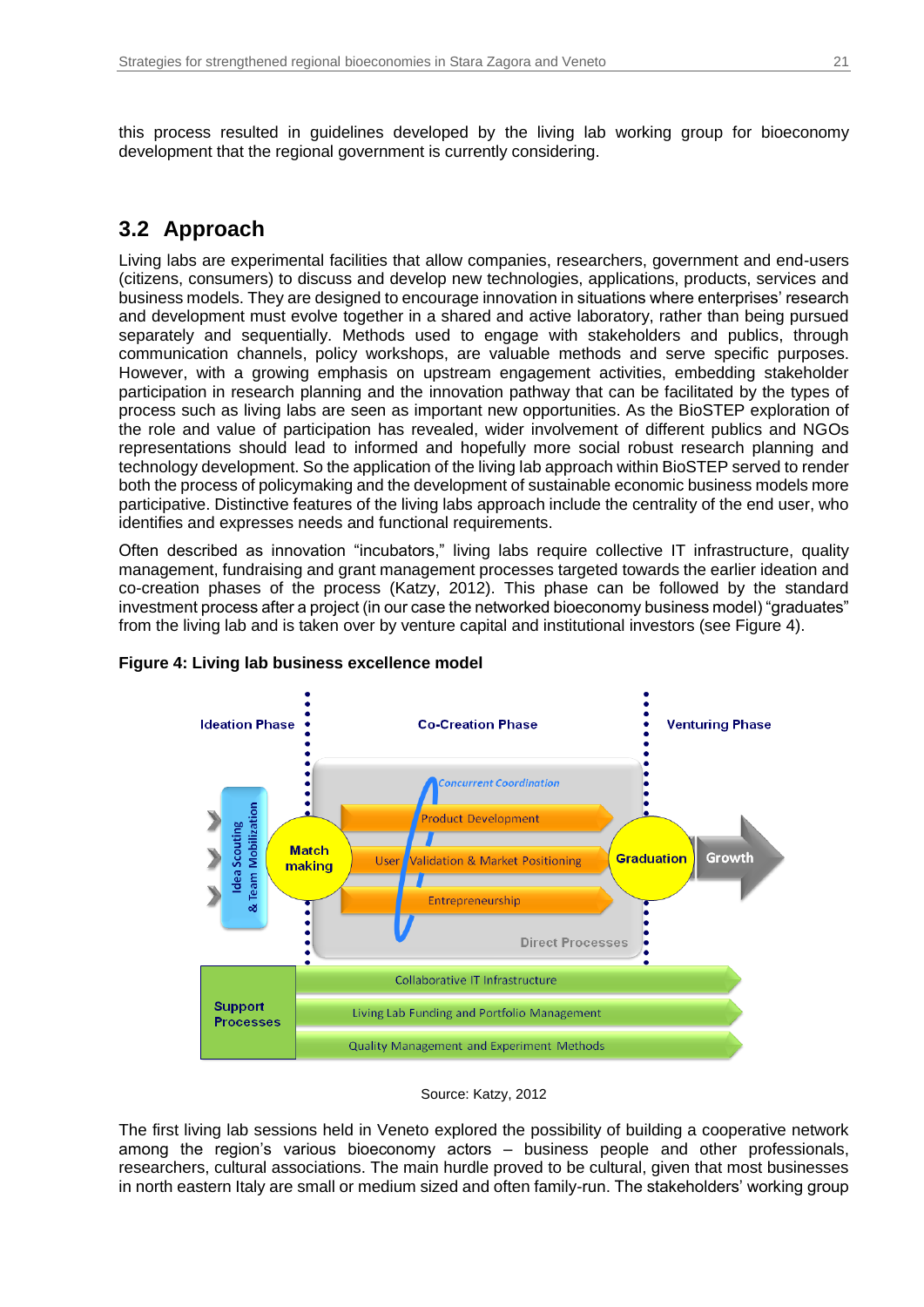highlighted the need to create a network of actors relevant to the bioeconomy and to consolidate relationships with related actors such as university researchers. This is needed to initiate a dialogue between the producers and those researching their production processes – the result will be better vertical and horizontal integration of the supply chain for products of the bioeconomy, with the aim of building a certified chain from the producer to the consumer.

Stakeholders pointed out the importance of interaction among members of niche markets (e.g. makers of local organic products), to ensure that such actors are not dwarfed by their standardized, conventional counterparts but become more resilient through a cooperative network. To that end, bioeconomic sectors should be restructured in order to facilitate the usually less-powerful actors such as small-scale producers (independent farmers and breeders) and consumers having more market power.

Selection of the participants of the Veneto region's living lab began with recruitment from a comprehensive list of individuals interested in discussing the bioeconomy at the regional and national level. The group was then expanded according to a snowball sampling procedure. Participants were contacted first by phone, then through a one-on-one interview. If they demonstrated interest, they received a formal invitation to participate in the first living lab meeting – this event involved about 20 people, employed the consensus method as its participatory process, and aimed to outline a set of policies that can enhance the region's bioeconomy. The assembled stakeholders engaged in a dialogue on various topics, including issues most relevant to the bio-business sector, the need for networking among bioeconomy actors, and the potential for cooperation with their counterparts in the conventional (non-bio-) economy. Each living lab meeting was attended by the same group of stakeholders.

That final group included about 20 members of the building and construction industry, small farmers from the Veneto region's mountains/high plains, a large company that processes cereals and oilseeds, a research institution focused on hemp cultivation, and representatives from other consortia and associations.

The discussions held at the Veneto region's first living lab led to various conclusions about how to characterise the bioeconomy to consumers and the public at large. Several aspects of characterisation were highlighted as important for enhancing the "image" of the bioeconomy:

- The bioeconomy as ethical: Social harmony and fairness is becoming ever more important to consumers. Emphasizing a collective approach to production as well as consideration of workers' rights and the social benefits of short supply chains (keeping products and jobs within the local community) can engage many consumers who care about these issues.
- The bioeconomy as environmental: Tapping into a preference for protecting the earth's resources, businesses in the local bioeconomy can showcase factors like reduced packaging, dematerialization of products, sustainable logistics and using the concept of a circular economy.
- The bioeconomy as healthy: Since local niche markets can more easily cater to small groups of consumers with special needs, the bioeconomy is important and useful to people with specific health concerns such as food intolerances or allergies.

Stakeholders concluded that educational initiatives are the most important first step, as they help inform consumers about the above and other benefits of the bioeconomy. Participants suggested developing regional and provincial education projects for this purpose.

Living lab participants also noted a need for education in the other direction, i.e. producers and members of the bioeconomy learning more about their consumers and the source of demand for their products. In particular, it was noted that local producers need to understand how much consumers are willing to pay for the above attributes, since they cost more to produce – this is true not only for bio/organic food but also natural cosmetics, low-emission vehicles, green energy, etc. There are major commercial implications of the "willingness to pay" for products that are bio/organic/naturally derived: stakeholders seek to match supply with demand and to identify the right balance between the need to have a diversified basket of products and to have a short and low-impact product chain. Better understanding of consumers' preferred distribution methods would help in this regard, as modern options range from large-scale distribution to cooperative purchasing groups to farmers' markets and online shopping. Living lab participants from academic institutions and public bodies that collect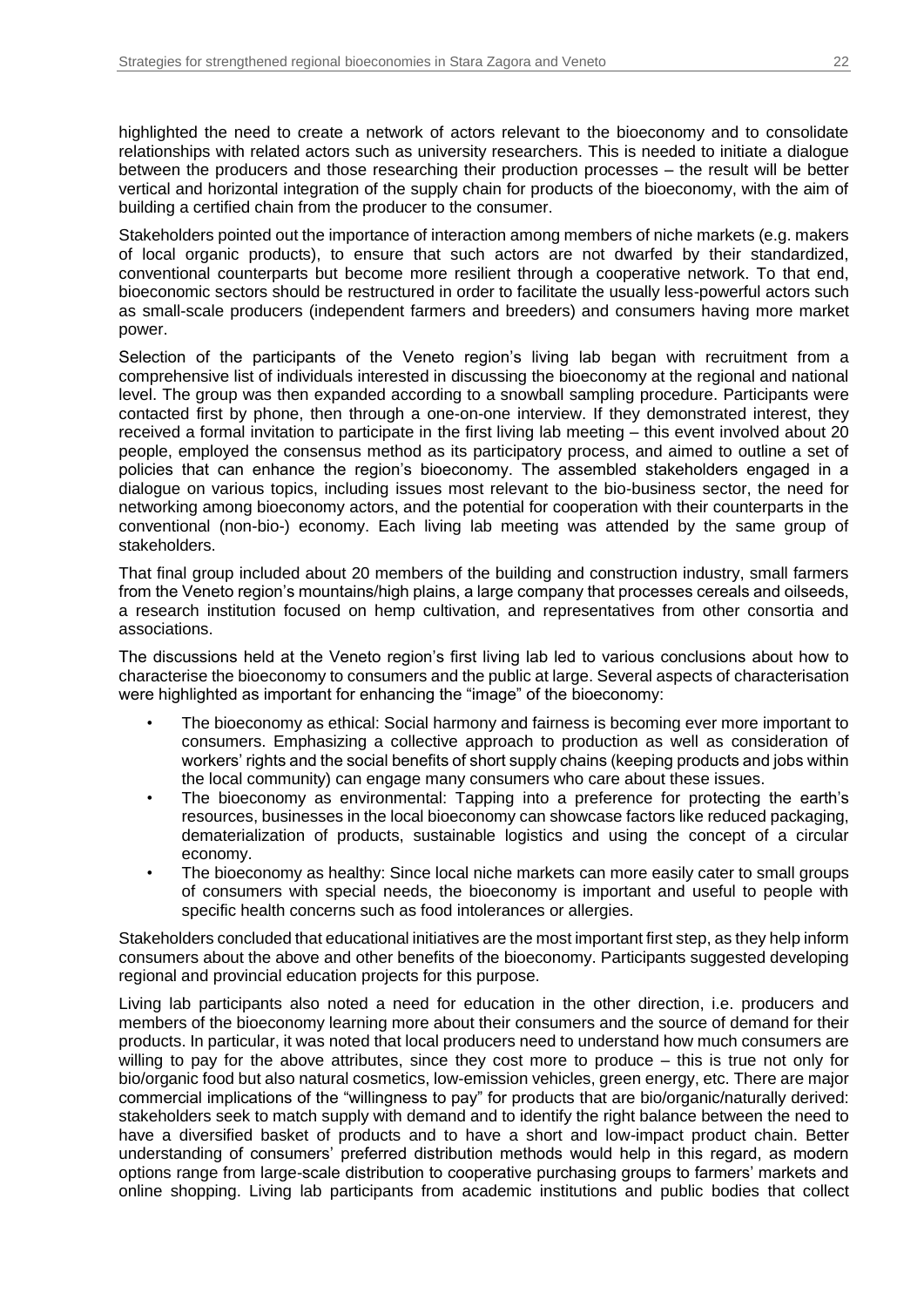consumer data can be most useful here, as they have access to the relevant information and have expertise necessary for compiling the right information.

The discussion also highlighted conflicting notions around what constitutes "bio" or "eco" in terms of food and other products, noting that food produced in a conventional agro-food model can still meet the requirement of some organic standards while some organic food is not necessarily environmentally friendly because it requires the excessive use of water or (natural) fertilizers. The issue of labelling and certification was highlighted as relevant in that context, as "bio" or "organic" labels and certifications can denote different aspects of the bioeconomy to differing degrees. The Veneto region is already creating local labels for sustainable food and clothing, but an overall "bioeconomy" certification would be new and helpful.

## <span id="page-22-0"></span>**3.3 Status Quo and assessment of the national and regional institutional and legislative context**

#### <span id="page-22-1"></span>**3.3.1 The climatic and natural conditions in Veneto and sectors relevant for the bioeconomy**

In Italian, "bioeconomy" encompasses the sustainable production of renewable biological resources and the conversion of these resources and their waste streams into value added products such as food, feed, bio-based products and bioenergy. This is based on longer, more sustainable and locallyrouted value chains. It also represents an opportunity for Italy to enhance its competitiveness and role in promoting sustainable growth in Europe and in the Mediterranean basin. As stated in the RIS3 strategy of Veneto, the smart specialisations closest to bioeconomic development are "smart agrifood" and "sustainable living".

As far as the climatic / natural conditions are concerned, the region - mainly a flatland - borders the Mediterranean Sea on the east. It is bounded by the Alps to the north, the Po' river in the south, and Lake Garda to the west. Relevance of the region's terrain for the bioeconomy can be summarised as follows:

- Being a plain with a highly industrialised area in the centre, pollution is an issue. Emission control technologies are closely linked to the region's development.
- Although the region's northern mountain part has pine forests, most of the region is cultivated (crops, vineyards, fruit trees etc.). This renders development of supply chains associated with forest products (e.g. wood pellet production or vegetable fibres from trees) rather controversial.
- The abundant access to water in the form of the ocean, rivers and lakes holds promise for a future "blue" growth-based bioeconomy involving e.g. sustainable aquaculture.

One aspect of the Veneto region's agricultural history that was discussed at length in the living labs is hemp farming. This hardy, tenacious plant integrates well into existing crop rotations and was historically planted in Italy – especially in Veneto. However, from 1950-1970 landowners progressively abandoned hemp farming – although hemp can be used for making flour and oil, with the latter even used as fuel grade oil, cheaper fuels supplanted hemp with the rise of fossil sources. Currently, 85 per cent of hemp used in Italy (hemp seed used in foods, fibre used in textiles and the construction industry,<sup>5</sup> and oils used in cosmetics) is imported. Opportunities for reconstructing a local hemp supply chain were explored in the living labs, with resulting measures discussed in Section 3.4 below.

 $\overline{a}$ 

<sup>&</sup>lt;sup>5</sup> In the world of green building, panels made of hemp fibre provide excellent thermal and acoustic insulation. Hemp fibres can also be used as a wood substitute where light material is required, such as Ikea's assembly furniture.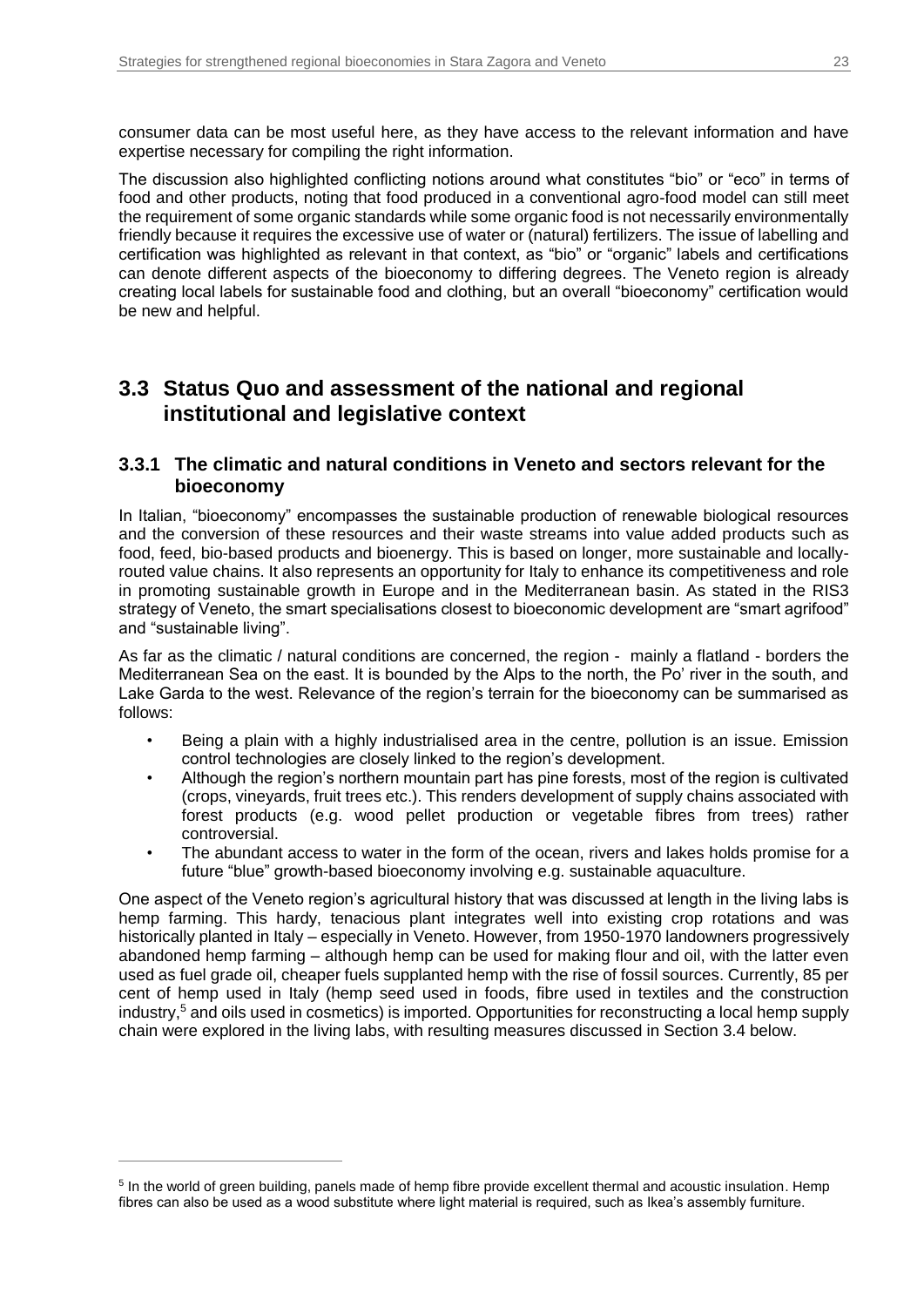### <span id="page-23-0"></span>**3.3.2 Overview of existing policy strategies and instruments related to the bioeconomy at the national level**

#### **National Bioeconomy Strategy**

The Italian National Bioeconomy Strategy (Agenzia per la Coesione Territoriale, 2016) was part of the implementation process of the National Smart Specialization Strategy, focusing on "Health, Food and Life Quality" and "Sustainable and Smart Industry, Energy and Environment." Its development and implementation complies with Italy's National Sustainable Development Strategy<sup>6</sup>, the goal of which is to reconcile environmental sustainability with economic growth.

Two strategic plans, targeting the agrifood and biobased economy, are the pillars of the National Bioeconomy Strategy. They were the result of a participatory process involving representatives from the public and private sectors and are thus generally considered "bottom-up" plans that are mainly industry-driven (Imbert et al., 2017).

The Bioeconomy Strategy was launched by the Italian Presidency of Council of Ministers, the Italian equivalent of the Prime Minister's Office. Coordinated by Italy's Ministry for Economic Development, several ministries are involved in its implementation: Agriculture; Food and Forestry; Education, University and Research; Environment, Land and Sea Protection; and the Ministry for Territorial Cohesion. The Conference of the Regions and the Autonomous Provinces of Italy is also involved, as are National Technological Clusters of Green Chemistry (SPRING) and Agri-Food (CLAN) for Italy.

#### **Other relevant national policy strategies**

In 2014, an environmental annex called "Measures for promoting the green economy and limiting the excessive use of natural resources" was added to Italy's existing Stability Law<sup>7</sup> (Gazzetta Ufficiale, 2015), entering into force on 2 February in 2016. This annex focuses on the green economy and the circular economy, including bioeconomy-related approaches. It led to green public procurement by establishing minimum environmental criteria for new public sector purchases, using labels and certifications (Emas, Ecolabel, Environmental Footprints, Made Green in Italy, etc.) as well as incentives for the purchase of recycled materials. The annex created a Natural Capital Committee to monitor public procurement in this regard, as well as national biomass consumption and the impact of public policies on natural resources and on ecosystem services conservation.

The committee builds on Italy's national action plan for public procurement which was approved on 11 April 2008 and updated 10 April 2013 (Gazzetta Ufficiale, 2015) - that document had already defined commodity categories, targets, and the methods by which procured items were to be considered "green." In 2016 the environmental elements of the public procurement action plan were further reinforced via a new code of public contracts (Decree 18/04/2016, n. 50) that sets minimum environmental criteria for applicants participating in public tenders. Italy became the first government to adopt a compulsory commitment to green public purchasing via this altered code of public contracts.

With regards to waste, the "National Program for Waste Reduction" (Ministero dell'Ambiente, 2013) defines measures for biodegradable waste, valorisation of agro-industry byproducts and food waste minimization. Specifically regarding composting, a decree of Italy's Presidency of the Council of Ministers on 7 March 2016 (Gazzetta Ufficiale, 2016) defines the requirements for the Italian regions in terms of organic waste to be composted.

Italy's "National Energy Strategy" and "National Plan for Climate and Energy" are relevant to the bioeconomy to the extent they deal with bio-energy's potential, limitations and impacts.

The National Biodiversity Strategy, adopted in October 2010, aims to merge and integrate biodiversity conservation targets and sustainable resource use within sectoral policies. Italy is still in the process

 $\overline{a}$ 

<sup>6</sup> La Strategia Nazionale italiana per lo sviluppo sostenibile, URL:

[http://www.agenziacoesione.gov.it/it/S3/Bioeconomy.html](https://www.agenziacoesione.gov.it/it/S3/Bioeconomy.html)

<sup>7</sup> Legge di stabilità, URL: [http://www.gazzettaufficiale.it/eli/id/2014/12/29/14G00203/sg](https://www.gazzettaufficiale.it/eli/id/2014/12/29/14G00203/sg)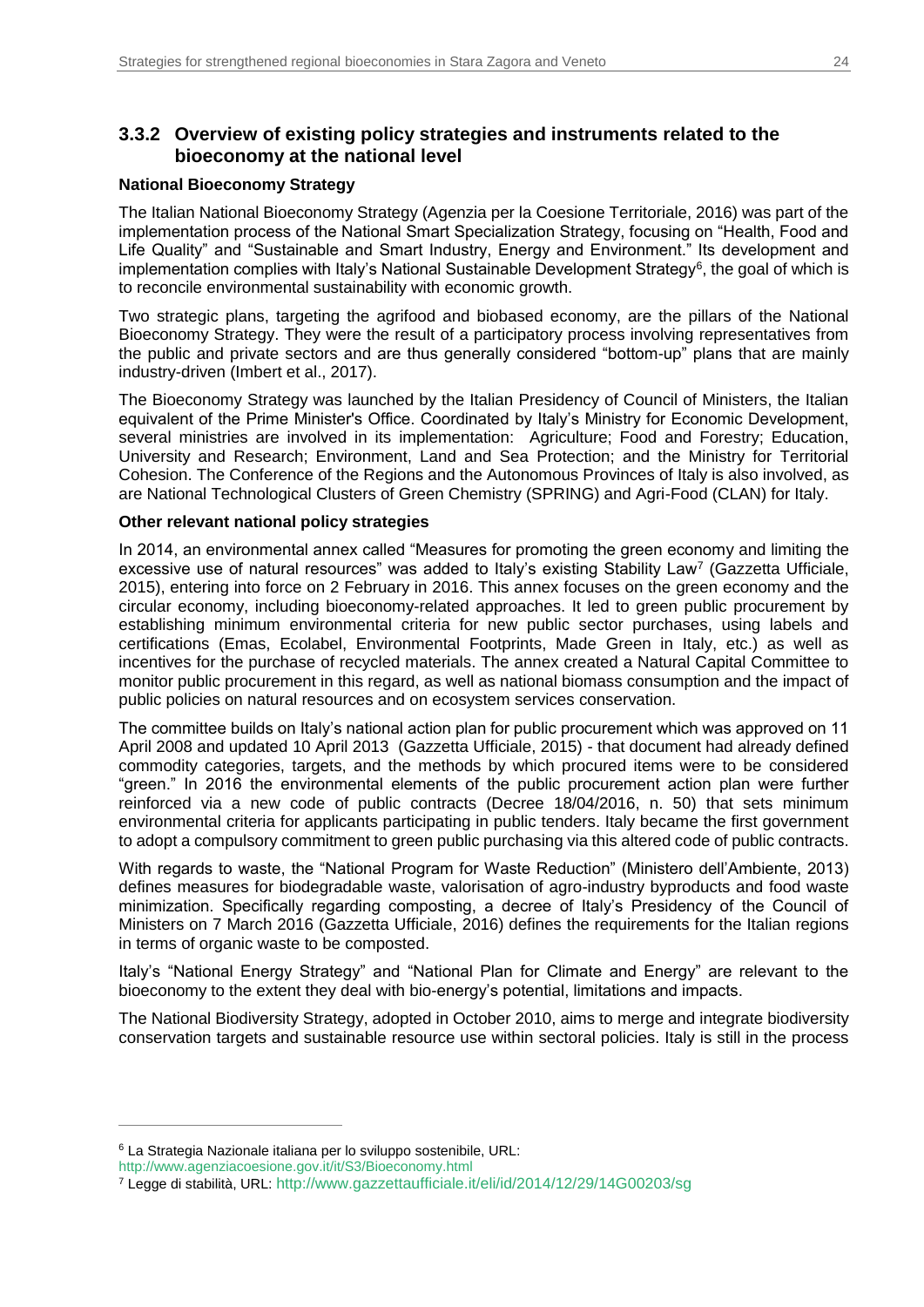of ratifying the international biodiversity treaty known as the Nagoya Protocol,<sup>8</sup> although measures to comply with it have already entered into force at the EU level.<sup>9</sup>

With respect to consumer policies, Italian law (Law 28/2012) requires non-reusable shopping bags to be biodegradable and compostable as laid down by the standard UNI EN 13432:2002. In 2014, the law was further strengthened by the introduction of penalties for infringements (legislative decree 91/2014) (Imbert et al., 2017).

Italy's National Research Plan 2015-2020, defined by the Ministry for Education, University and Research, sets up National Technological Clusters to foster permanent dialogue between public research institutions and enterprises. Clusters relevant to the bioeconomy include agrifood, green chemistry, smart factories, blue growth and energy – the latter two are just now being established

### <span id="page-24-0"></span>**3.3.3 Overview of existing policy strategies and instruments related to the bioeconomy at regional level**

#### <span id="page-24-1"></span>**Figure 5: Regional green public procurement**



Source: Conference of the Italian Regions

 $\overline{a}$ 

Green public procurement measures play an important role in Italy (Hermann et al., 2011). Besides the national initiatives mentioned above, there are regional and local green public procurement measures, the most well-known of which is probably that of Milan city during EXPO 2015 (EXPO, 2014). The Conference of Regions and Autonomous Provinces announced in 2016 that it would support demand for bio-based products through public procurement (Imbert et al., 2017).

In the Veneto region, several pioneering businesses use biomass as a feedstock for fuel production. The Italian energy company Eni, for example, runs a biorefinery in the Veneto region that produces biodiesel. Businesses including the firm's subsidiary Eni Trading & Shipping have implemented a procurement scheme for palm oil, which only procures oil that complies with the International Sustainability & Carbon Certification (ISCC), one of the voluntary schemes recognised by the European Union.

The private sector and trade associations, such as Assobioplastiche, contributed to local demand for bio-based products through their involvement in the cluster initiatives SpringCluster and AgriFood Cluster (Imbert et al., 2017).

<sup>&</sup>lt;sup>8</sup> Nagoya Protocol, on Access to Genetic Resources and the Fair and Equitable Sharing of Benefits Arising from their Utilization, available online at<https://www.cbd.int/abs/doc/protocol/nagoya-protocol-en.pdf>

<sup>&</sup>lt;sup>9</sup> See EU Regulation 511/2014 "on compliance measures for users of the Nagoya Protocol Arising from their Utilisation in the Union"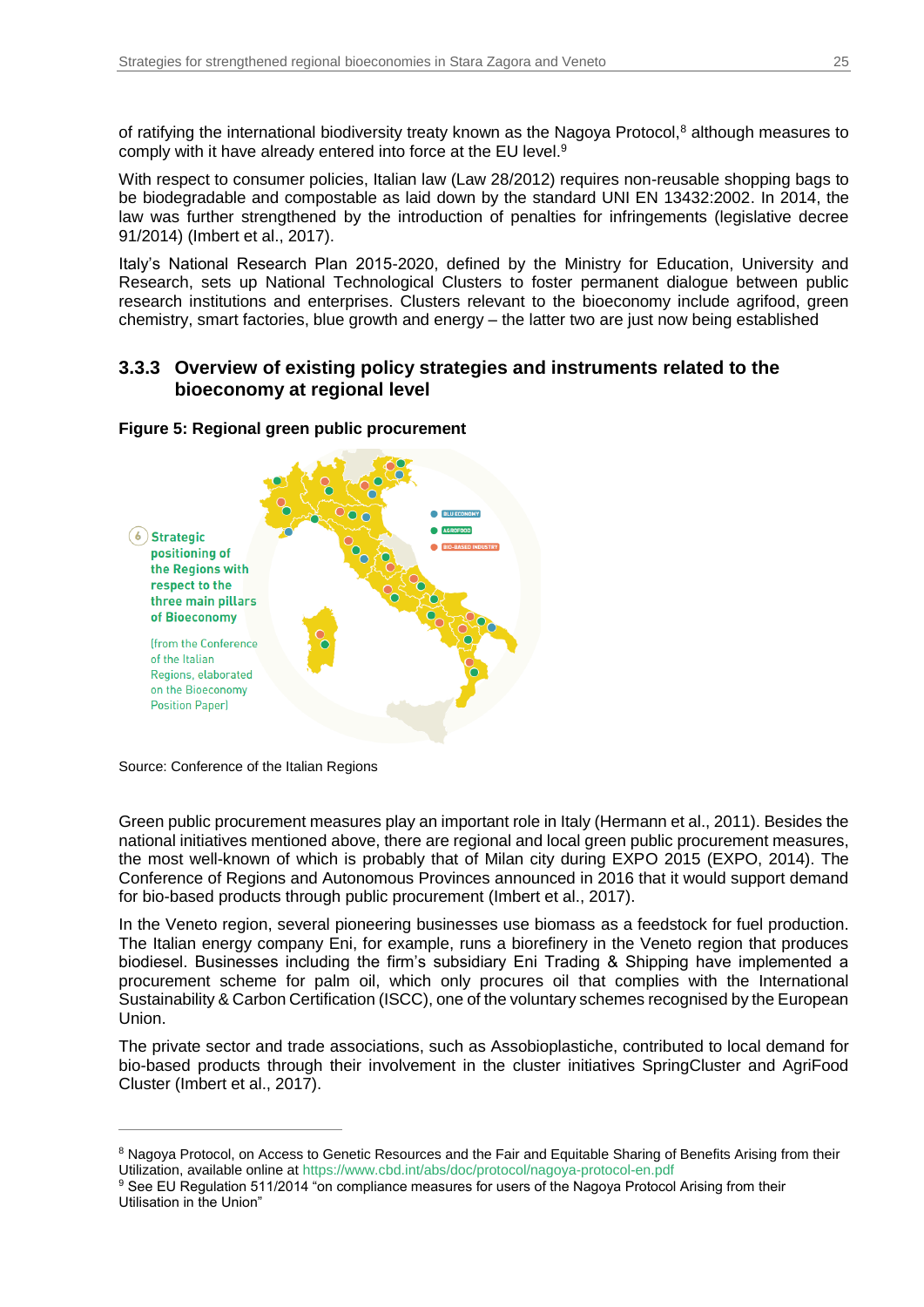# <span id="page-25-0"></span>**3.4 Measures for supporting the development of the regional bioeconomy**

The overall outcome of the discussions in the living lab is that participation mechanisms such as the living lab approach are needed to be an essential part of ensuring successful development of Smart Specialisation Strategy approach for bioeconomy development. Within this activity it was deemed that policymakers must involve the public in the development of the regional bioeconomy. Complementary to the living lab process, stakeholders thus planned a dedicated series of actions aimed specifically at education – cooperating institutions will include schools, universities, and research centres. In addition, stakeholders plan to organize further events to inform the public about the bioeconomy, such as trade fairs, open days, and info days. Actors involved in the promotion of educational activities could be public bodies (regional government, municipalities, etc.), educational institutions, manufacturing companies, and local chambers of commerce which are in contact with relevant small and medium enterprises. It is recognised that with limited resources, it is important to build on good practices and lessons learnt. Cooperation and promotion in this case entails signing agreements to cross-publicize and endorse relevant events, issuing regional calls for proposals, and jointly developing local projects. These activities can be promoted through social networks and communities – this often produces a chain reaction, as events are often covered by local media (TV, radio, newspaper, internet, exhibits, and social media), making the concept of bioeconomy better known (more pervasive in everyday life).

All of the measures that resulted from Veneto's living lab meetings are attempts to involve the public in regional bioeconomy development through education and consultation. The following sections describe and highlight some of the specific measures, related to different policy areas.

### <span id="page-25-1"></span>**3.4.1 "Bioeconomy in everyday life" exhibition in Padua**

The most concrete educational initiative undertaken in the Veneto region under the auspices of the BioSTEP project was an exhibition on "Bioeconomy in everyday life" at Padua's Fenice Green Energy Park. For eleven days in May 2017, pre-schoolers, primary school children, and high school students received guided tours through exhibits on nature, technology and green energy. In all, 44 school classes experienced the exhibition - 1040 people took guided tours. More information on the exhibit – part of a series of similar events in different regions – is available in BioSTEP Deliverable D4.2.

### <span id="page-25-2"></span>**3.4.2 Hemp product chain development**

Due to Veneto's history of hemp growing described in Section 3.3.1, its many uses in areas of nutrition, textiles, building and constructions industries, and local efforts to cultivate hemp for biomass<sup>10</sup>, living lab participants endeavoured to promote multi-functional hemp cultivation by establishing a hempspecific "regional innovative network" involving a programme of activities and projects under the auspices of the Veneto region's Department for Innovation. Although all involved participants concluded the region has a high potential for revenues from increased hemp cultivation, efforts to create the regional innovative network have not yet succeeded – for two reasons:

- Italy's Ministry of Health issued a new law (No. 214 of 2017) concerning the levels of THC (Tetrahydrocannabinol) in agricultural products. The law is not clear on allowed THC levels for hemp, so local stakeholders are concerned they may be subject to fines for working with a plant that contains THC. A hemp-specific provision of this law, which will clear up the confusion, is expected to be published in February or March of 2018.
- There are required parameters for the type of "regional innovative network" stakeholders are pursuing, among them that it join different economic sectors with a common focus – a project could start in the agricultural arena but also engage the mechanics sector for example. A new network focused on hemp does not do this. Further, Veneto's regional government recently approved a network that deals with the circular economy, of which some entities that would be involved in a hemp product chain network are part – the regional government specifies that members of existing networks must work through those, rather than creating and joining a

 $\overline{a}$ 

<sup>10</sup> See the activities of the Belluno project at [www.canapicultura.it](https://www.canapicultura.it/)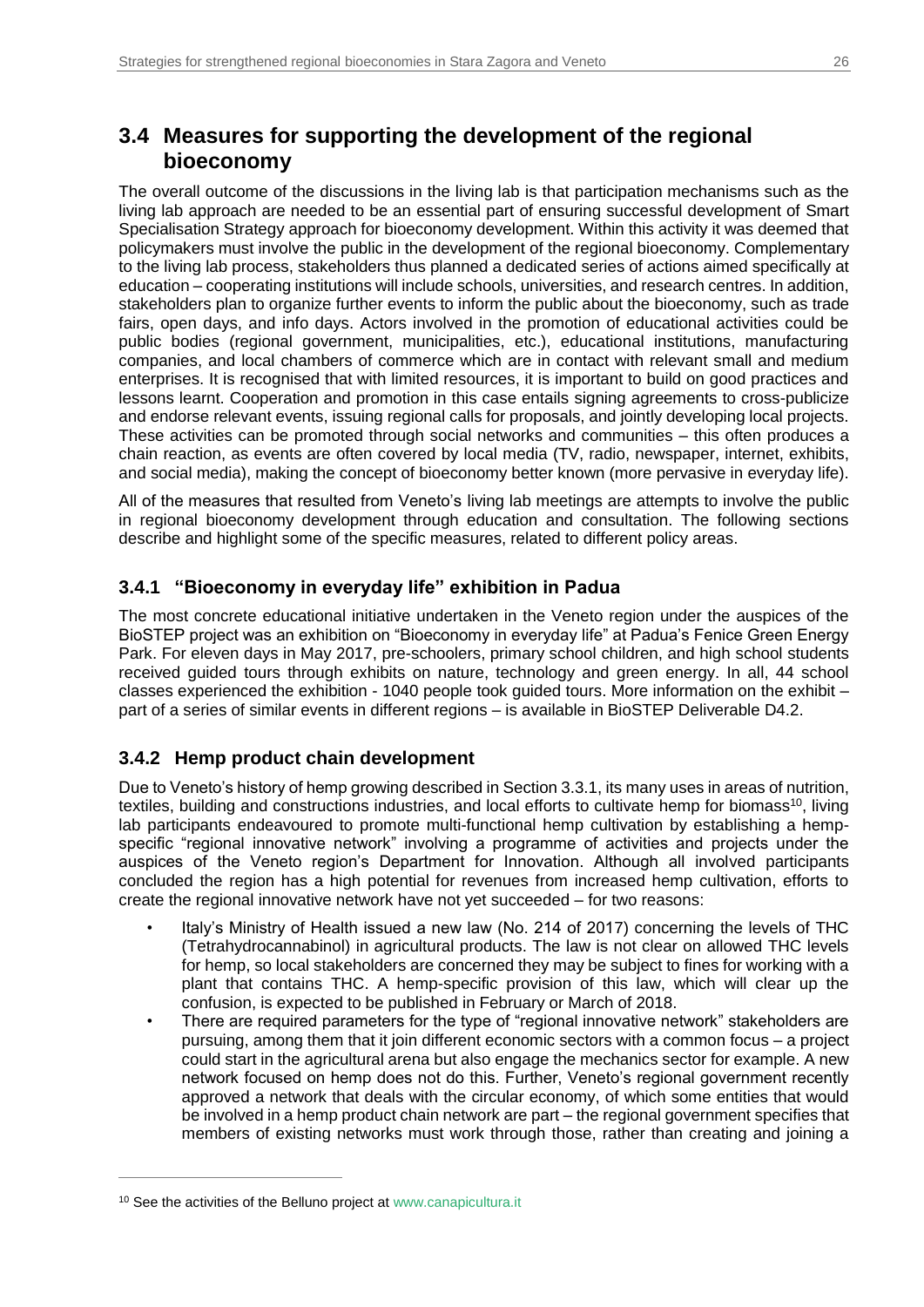new network. These networks are re-assessed every two years, and the first project of the existing network is ending in 2018 – the director of the regional department for innovation suggested that stakeholders interested in creating a hemp product chain network wait until then, and meanwhile share and define ideas. This timing coincides with the publication of the legal provisions around THC content as well.

### <span id="page-26-0"></span>**3.4.3 Environmental impact assessments**

Living lab participants agreed that there should be changes in how the Veneto region (and other regions, even at the EU level) conduct environmental impact assessments, as current practices do not internalize negative externalities or take a holistic approach. There were suggestions for common indicators, with life cycle assessment (LCA) being seen as an important metric. Living lab participants proposed that the regional government takes the outcome of the living labs workshops during an official round table on the subject of impact assessments into consideration – the living lab output provided much of the material for that round table, which occurred in May 2017. The director of Veneto region's research and innovation department informed stakeholders that the suggestions for environmental impact assessment reform will be the subject of discussion at the next national roundtable on this issue.

### <span id="page-26-1"></span>**3.4.4 Land use policies**

The Italian implementation of an EU Directive that requires new industrial facilities should be built on existing industrial sites rather than as greenfield projects (and the Italian law that implements it) is in principle a good idea because it conserves e.g. agricultural land - but the living lab discussions revealed that local implementation in the Veneto region has too many exceptions to promote the bioeconomy. Living lab participants have thus gotten involved in providing recommendations to the regional government concerning the local implementation of this law. Specifically, professors and researchers of the University Ca' Foscari of Venice as well as a former member of parliament from Montecitorio formulated recommendations to the regional government on this issue.

### <span id="page-26-2"></span>**3.4.5 Bioeconomy label**

In the living labs discussions, participants floated the idea of a "bio Veneto" quality mark that would brand locally produced bioeconomy products. The regional government would have to approve this brand, after which the living lab participants would be able to engage small and medium enterprises (which represent the vast majority of firms in the Veneto region) to adopt this branding and thereby increase their exposure to new markets and to gain name recognition. Developing the brand would entail including products certified as organic or "bio" under other certification systems in a computerised database that also serves as a networking platform. A local "made in Veneto" label already exists, but stakeholders would like to extend the range of what this label covers. In the living lab discussions, participants had many ideas for what criteria to add that would represent a local and sustainable product. On the production side, the label would signify bio-based producers and/or an ethically based supply chain.

Stakeholders have been in touch with regional offices about this, having described the proposal to the director of the Veneto region's research and innovation department.

### <span id="page-26-3"></span>**3.5 Conclusions and outlook**

Although the outcomes from the living lab process appeared to be positive and well received, unfortunately, there appears to be no immediate funding opportunities to organize a follow up of the living lab. However stakeholders who attended living lab meetings are becoming facilitators in local areas and are spreading information and knowledge thanks to the skills developed during living lab meetings. They are involving their contacts, citizens and bioeconomy stakeholders, informing and educating them through events, seminars or during their business meetings. Each stakeholder is weaving a network of contacts at local and provincial level and each of them is the link for connecting people with the networks of other stakeholders. The living lab experience gave them the input to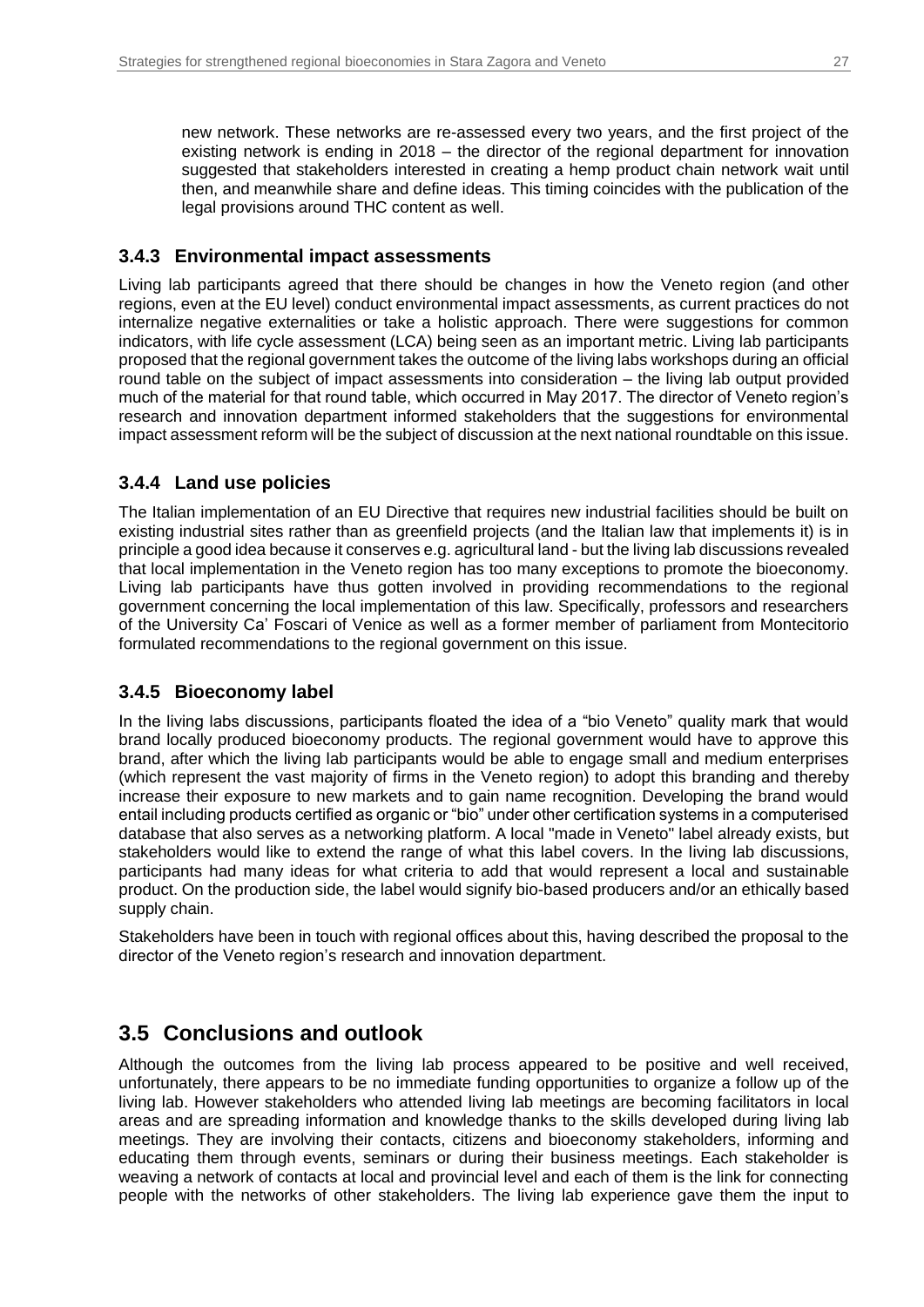develop action locally and to activate a cascade system that will be able to grow. This may hopefully lead to follow up activity and when parties are ready to boost their ideas they will be able to identify contact points and apply for new call for proposals at regional and at European level.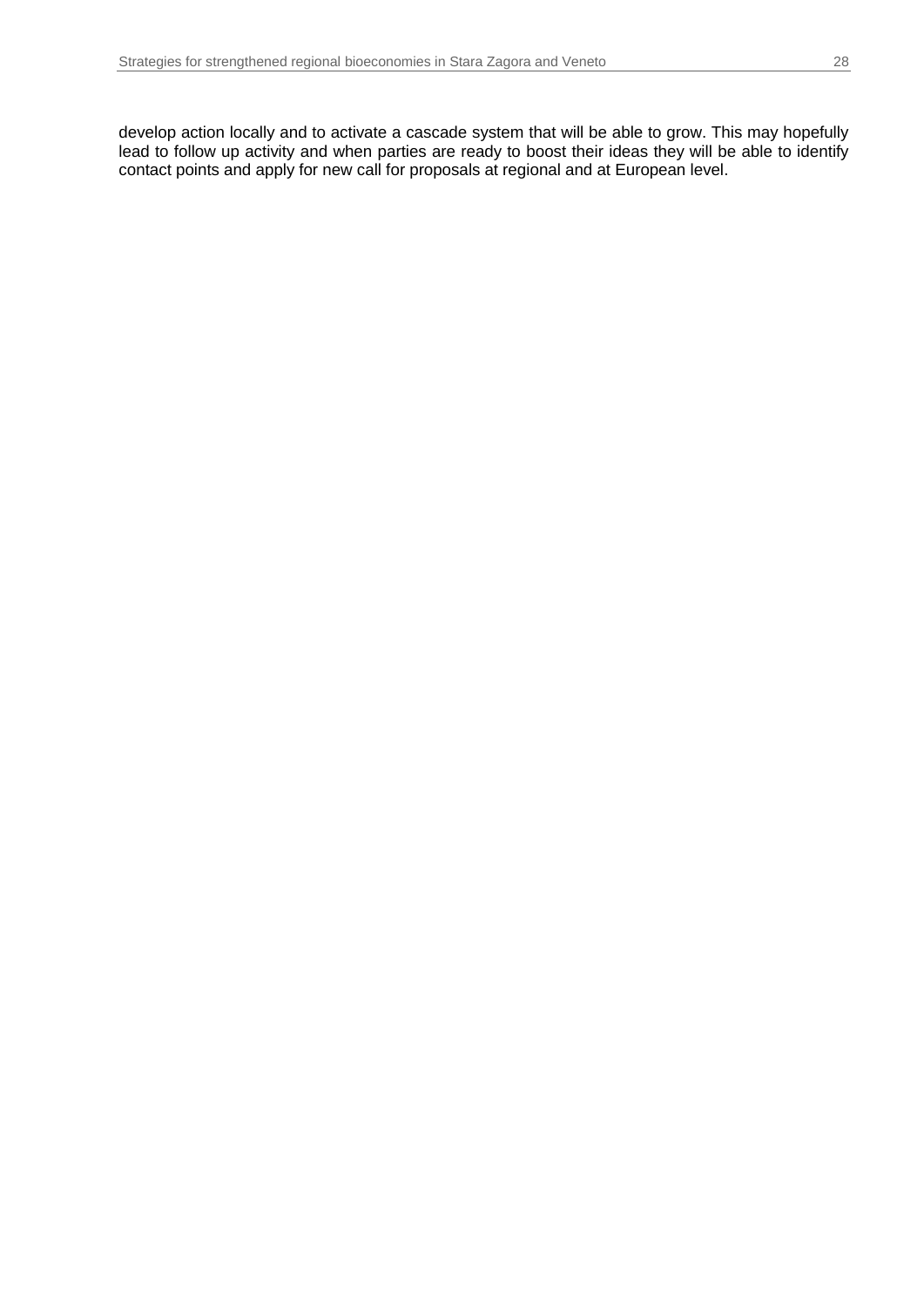#### **List of references**

Agenzia per la Coesione Territoriale (2016): BIT Bioeconomy, Retrieved from:

[http://www.agenziacoesione.gov.it/opencms/export/sites/dps/it/documentazione/NEWS\\_2016/BIT/BI](https://www.agenziacoesione.gov.it/opencms/export/sites/dps/it/documentazione/NEWS_2016/BIT/BIT_EN.pdf) [T\\_EN.pdf](https://www.agenziacoesione.gov.it/opencms/export/sites/dps/it/documentazione/NEWS_2016/BIT/BIT_EN.pdf)

Beekmann V., de Bakker E., Doerfel A., Overbeek G., Vale M. (2015): Database with information on existing bioeconomy products and processes, Deliverable 2.1. Retrieved from [http://www.bio](https://www.bio-step.eu/results/)[step.eu/results/](https://www.bio-step.eu/results/)

Chamber of Commerce and Industry Stara Zagora (2017): Economic yearbook. Retrieved from [http://www.chambersz.com/doc/ig17/en/mobile/index.html#p=1](https://www.chambersz.com/doc/ig17/en/mobile/index.html#p=1)

Charles, D., Davies, S., Miller, S., Clement, K., Overbeek, G., Hoes, A.-C., Hasenheit, M., Kiresiewa, Z., Kah, S., Bianchini, C. (2016): Case studies of regional bioeconomy strategies across Europe, Deliverable 3.2, [http://www.bio-](https://www.bio-step.eu/fileadmin/BioSTEP/Bio_documents/BioSTEP_D3.2_Case_studies_of_regional_strategies.pdf)

[step.eu/fileadmin/BioSTEP/Bio\\_documents/BioSTEP\\_D3.2\\_Case\\_studies\\_of\\_regional\\_strategies.pdf](https://www.bio-step.eu/fileadmin/BioSTEP/Bio_documents/BioSTEP_D3.2_Case_studies_of_regional_strategies.pdf)

Davies S., Griestop L., Vironen H., Bachtler J., Dozhdeva V., Michie R. (2016): Case studies of national bioeconomy strategies in Finland and Germany. BioSTEP Deliverable 3.1. [http://www.bio](https://www.bio-step.eu/fileadmin/BioSTEP/Bio_documents/BioSTEP_D3.1_Case_studies_of_national_strategies.pdf)[step.eu/fileadmin/BioSTEP/Bio\\_documents/BioSTEP\\_D3.1\\_Case\\_studies\\_of\\_national\\_strategies.pdf](https://www.bio-step.eu/fileadmin/BioSTEP/Bio_documents/BioSTEP_D3.1_Case_studies_of_national_strategies.pdf)

European Commission (2017a): Review of the 2012 European Bioeconomy Strategy, Luxembourg: Publications Office of the European Union.

European Commission (2017b): JRC Science for Policy Report: Bioeconomy Report 2016, Brussels: European Union.

European Commission (2017c): Strengthening innovation in Europe's regions: Strategies for resilient, inclusive and sustainable growth, Communication to the European Parliament, the Council, the Economic and Social Committee and the Committee of the Regions, Brussels, 18.7.2017, COM(2017) 376 final

European Union (1991): Council Regulation (EEC) No 2092/91 on organic production of agricultural products and indications referring thereto on agricultural products and foodstuffs. Retrieved from [http://eur-lex.europa.eu/LexUriServ/LexUriServ.do?uri=CONSLEG:1991R2092:20060506:EN:PDF](https://eur-lex.europa.eu/LexUriServ/LexUriServ.do?uri=CONSLEG:1991R2092:20060506:EN:PDF) 

EXPO (2014): Green Procurement Guidelines. Retrieved from: [http://www.expo2015.org/archive/cs/Expo/1398463952547/LGP\\_GreenProcurement%20July%20201](https://www.expo2015.org/archive/cs/Expo/1398463952547/LGP_GreenProcurement%20July%202014_ENG.pdf%3Bfilename_%3DUTF-8%27%27LGP_GreenProcurement%20July%202014_ENG.pdf) [4\\_ENG.pdf%3Bfilename\\_%3DUTF-8%27%27LGP\\_GreenProcurement%20July%202014\\_ENG.pdf](https://www.expo2015.org/archive/cs/Expo/1398463952547/LGP_GreenProcurement%20July%202014_ENG.pdf%3Bfilename_%3DUTF-8%27%27LGP_GreenProcurement%20July%202014_ENG.pdf)

Gazzetta Ufficiale (2015): LEGGE 28 dicembre 2015, n. 221, Disposizioni in materia ambientale per promuovere misure di green economy e per il contenimento dell'uso eccessivo di risorse naturali. (16G00006) (GU Serie Generale n.13 del 18-01-2016), retrieved from [http://www.gazzettaufficiale.it/eli/id/2016/1/18/16G00006/sg](https://www.gazzettaufficiale.it/eli/id/2016/1/18/16G00006/sg)

Gazzetta Ufficiale (2016):Decreto Del Presidente Del Consiglio Dei Ministri, 7 marzo 2016, retrieved from:

[http://www.gazzettaufficiale.it/atto/serie\\_generale/caricaDettaglioAtto/originario?atto.dataPubblicazio](https://www.gazzettaufficiale.it/atto/serie_generale/caricaDettaglioAtto/originario?atto.dataPubblicazioneGazzetta=2016-04-19&atto.codiceRedazionale=16A03003) [neGazzetta=2016-04-19&atto.codiceRedazionale=16A03003](https://www.gazzettaufficiale.it/atto/serie_generale/caricaDettaglioAtto/originario?atto.dataPubblicazioneGazzetta=2016-04-19&atto.codiceRedazionale=16A03003)

Hermann, B., Carus, M., Patel, M., Blok, K. (2011): Current policies affecting the market penetration of biomaterials, Biofuels, Bioprod. Bioref. 5, 708-719. Retrieved fromt: [http://onlinelibrary.wiley.com/doi/10.1002/bbb.327/epdf](https://onlinelibrary.wiley.com/doi/10.1002/bbb.327/epdf)

Imbert, E, Ladu, L, Morone, P. and Quitzow, R. (2017): Policy strategies for a transition to abioeconomy in Europe: the case of Italy and Germany. Unitelma Sapzienza, TU Berlin. Retrieved from

[https://www.researchgate.net/publication/317937910\\_Policy\\_strategies\\_for\\_a\\_transition\\_to\\_a\\_bioec](https://www.researchgate.net/publication/317937910_Policy_strategies_for_a_transition_to_a_bioeconomy_in_Europe_the_case_of_Italy_and_Germany) onomy in Europe the case of Italy and Germany

Katzy, B. (2012): Designing valuable business models for Living Labs. Technology innovation management review, September 2012. Retrieved from: [http://timreview.ca/article/604](https://timreview.ca/article/604)